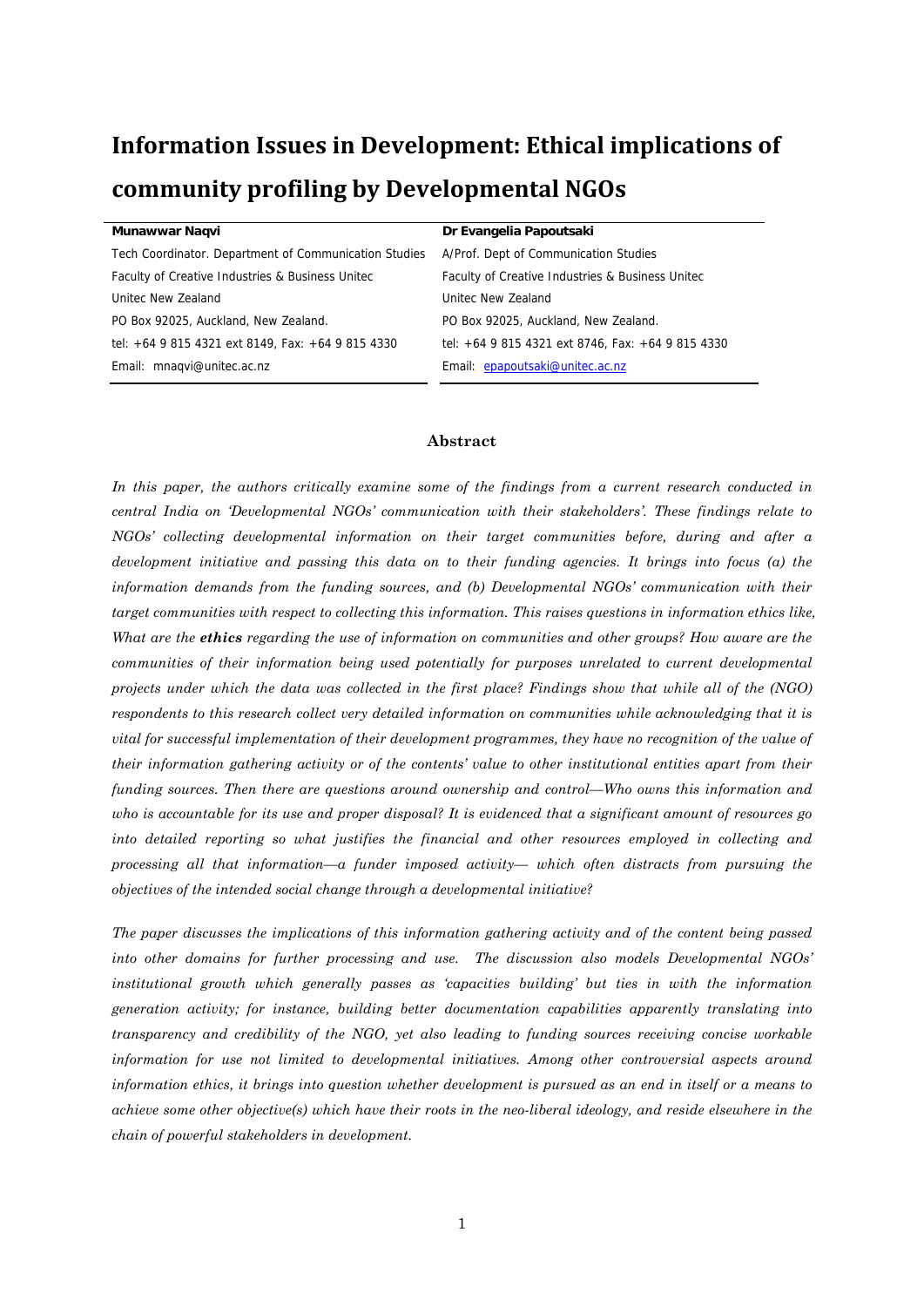## **Introduction**

This paper is a critical perspective of the way in which International Development is strategised in contemporary times. The authors draw attention to certain aspects of international development process (more generally referred herein as 'development'), which promote a mentality that legitimises the processes and institutions involved, attempting to bring an ever increasing number of people into an integrated global economic system, and thereby strengthening a new emerging power structure. "Development, and specifically international development as defined since Truman, is merely a concerted programme to bring the entire planet into one clear, concerted, and unified road of progress: the road of liberal capitalism. Any hindrances to this are viewed as aberrations in the normal and natural course of things" (Murphy, 2001, p. 74). As we revisit the emergence of development thought, compare old and new paradigms of international development, examine the relationships between various actors, and bring into focus the 'commodification' of information, many questions are raised on the political economy of development itself, which necessitate a rethinking of the processes therein and the roles of major actors. The discussion draws on critical social science perspective, "*on forms of*  social life which subjugate people .... On such ways of thinking which support subjugation ... in the *dominance of a way of thinking which makes such oppression seem unproblematic, inevitable, incidental, or even justified"* (Carr & Kemmis, 1986, p. 138). At a more fundamental level, it is sought to highlight the ethical issues surrounding information collected on communities through developmental activities, while also attempting to establish a correspondence between *international funding for development* and the *information on communities* produced by Non-Governmental Development Organisations (NGOs, NGDOs)<sup>1</sup> at various stages in the process of 'development intervention<sup>'2</sup>.

### *Research area, data& respondents*

Fig 1 Map of the Region



Eight grassroots Non-governmental development organisations (NGDOs) were contacted in seven adjacent districts of South-Central India, and data was collected through face-to-face, semi-structured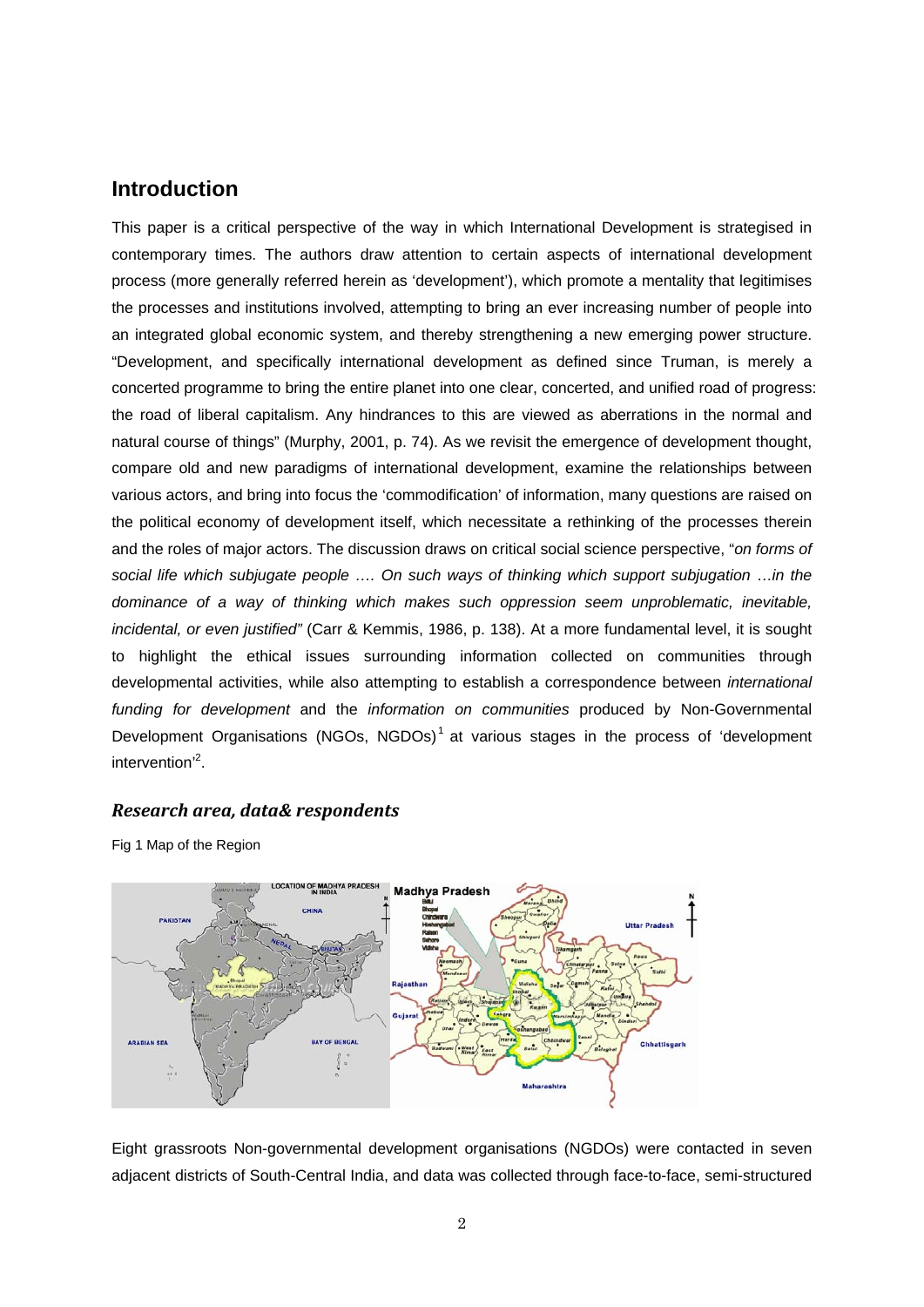interviews organising field trips to the selected region (Fig 1), to gain an inner perspective on the relationships they have with their funding agencies ('partners'), and their target community(ies). A coauthor of this paper, Munawwar Naqvi, is originally from this region. The major advantage of this to research was the researcher's familiarity with the Hindi language and its local dialects as also the local culture, alongside the researcher's previous experience working as a consultant with local NGDOs and therefore being able to contextualise and interpret the frequent *'NGOspeak'* occurring in the data. A number of research questions were directed towards inquiring (a) how developmental information was gathered by the grassroots NGDOs, (b) why it was important, especially how it related to their functionality,(c) how it was processed and used, (d) NGDOs' awareness of information ethics, and how aware the target community was with respect to the processes employed for collecting information and its use, (e) who owned the 'information' so generated, and what they (NGDOs) knew happened to this information once it passed into the donor domain etc.

### *NGDOs' Information Gathering –Summary of Data*

- All respondent NGDOs collect information on their target communities usually through workers and field visits.
- Target communities were informed that the information collected by NGOs was for the purposes of measuring impact of the development project, and assessing if any other development need arose during the project duration, which could be worked on with another kind of funding.
- Respondent NGDOs believed that the target communities were generally not sensitive to the nature of information and the frequent information gathering by the field workers passed as normal procedure.
- Since most communities were barely literate, the field workers asked questions and noted responses on prescribed forms, which was later collated at the NGDOs offices.
- Respondents believed that the information was crucial for them to understand how their development project was proceeding, what strategies they needed to adopt to improve, and be able to update their Funding Agencies on the work to maintain the release of development funding.
- Community Information is passed on to Funding Agencies alongside reports on developmental interventions and impact, in the form of frequent reports, demanded by the latter.
- Different Funding Agencies provide different criteria, formats and templates for grassroots NGDOs to gather specific types of information.
- Respondent NGDOs did not vocalise any ethical issues associated with the information they collected, or with the processes involved in producing developmental information.
- Respondent NGDOs were not aware of any ownership issues pertaining to the information they collected on their target communities. It was the first time that they were asked to think about it through the researcher's question.
- Respondents showed no awareness as to the information leaving the development domain, and being used in a 'market' context.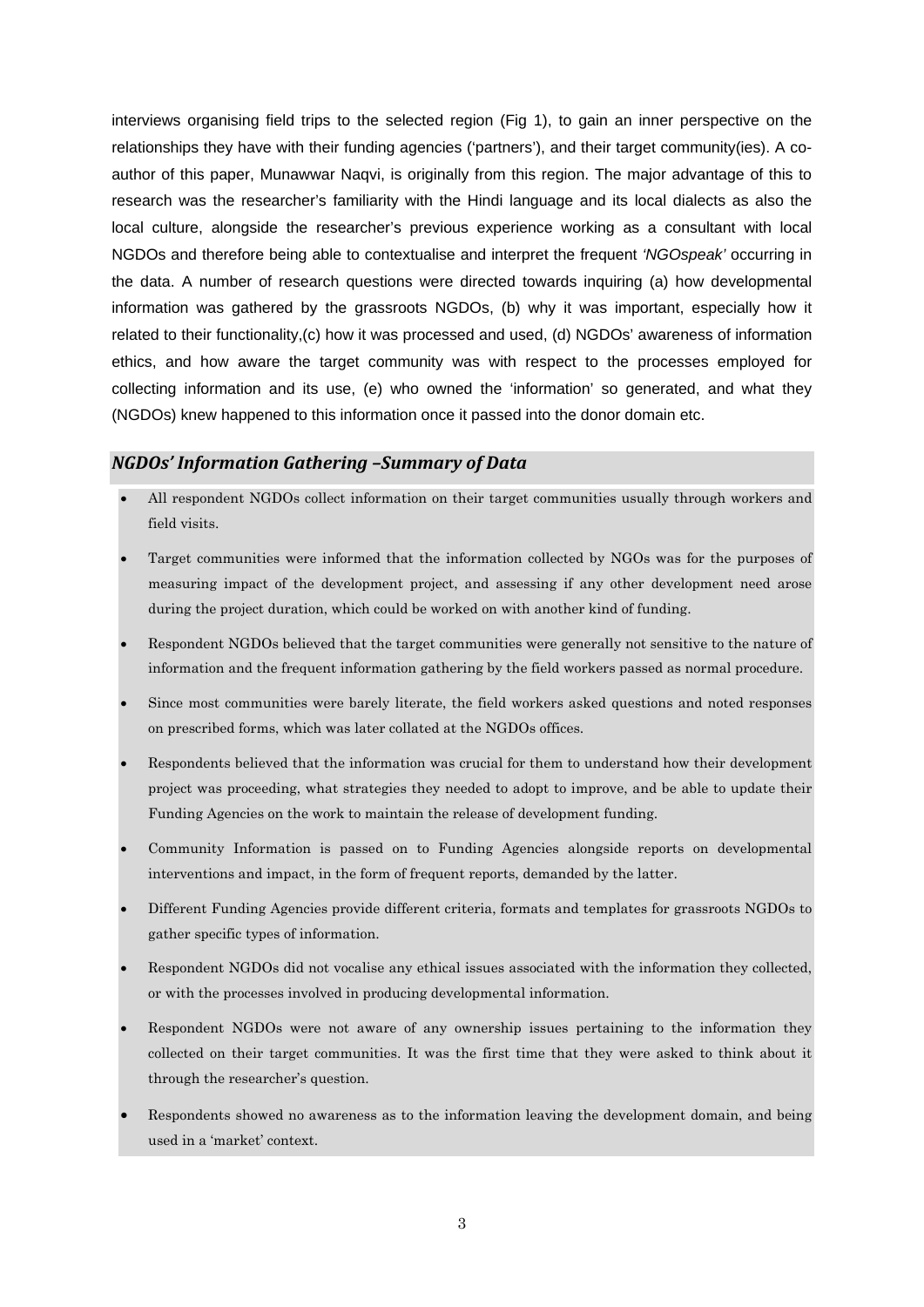## **Development –old and new perspectives**

However, before discussing issues with information generated by developmental activities, it may be worth to give a brief outline of the development of development strategies which underpin the way socio-economic development is structured and commonly practised today.

Historically, the issue of defining 'development' has not been easy. The term 'development' can be quite subjective as it implies different meanings in different contexts. Different disciplines have used the term 'development' in different ways, like even within the context of International Development itself we talk very distinctly of 'human development' and 'economic development'. Hettne (1990) sums up this dilemma acknowledging the multidisciplinarity of development. Theorising development has been a focus in many academic traditions and therefore a number of development strategies have been outlined within each of these traditions. Hettne traces the roots of development thinking asserting that "development theory grew out of a concern with so-called underdeveloped countries on the implicit assumption that the conditions in these countries were unsatisfactory and ought to be changed …" (Hettne, 1990, p. 3), and brings into focus the *Eurocentrism* of development thinking. It may be said that what we are looking at as development is in fact a Eurocentric perspective of underdevelopment.



Development strategies have been classified by different authors in different ways. Hettne (1990, p. 146) has mapped the various traditions with integration v. autonomy as one axis and radical approach and gradualist approach on the other axis to trace the development of development strategies (Fig. 2). The integration *vs.* autonomy is the crucial dimension behind contemporary classifications of development strategies; it has been a key issue in development theory over the years, beginning with Friedrich List's critique of British political economy—National v. cosmopolitan (List, 1841 cited in Hettne,1990). The basic features of these traditions can be summarised as follows: *Dev. Economics*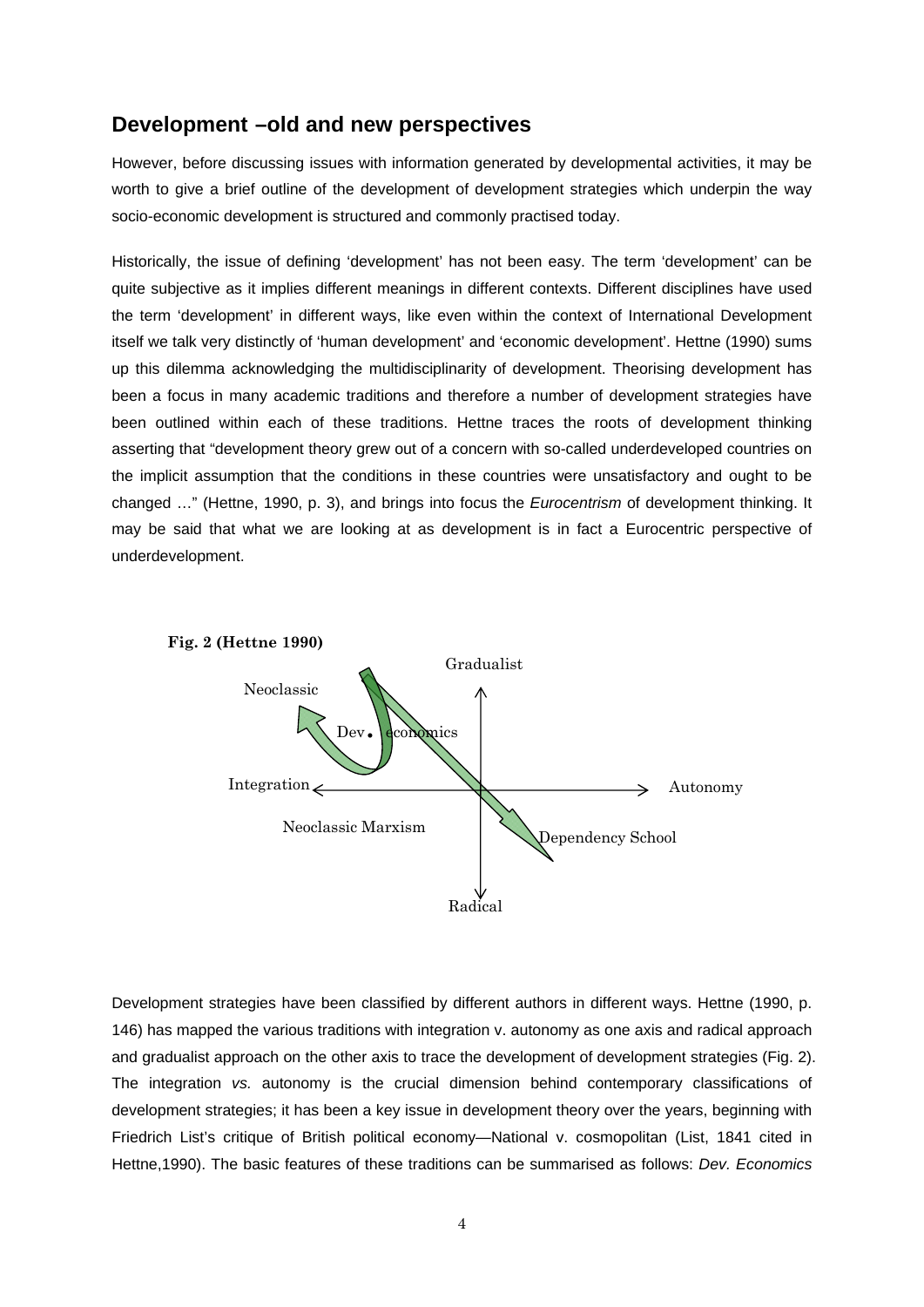—argues whether there is a contradiction between national and international development; *Dependency School* —carries the national political economic debate arguing 'radical delinking' from the world market; *Neoclassical Marxists* —insist in favour of rapid integration; and *Neoclassic theories* —find more relevance in globalisation, but can be contested looking at the rapidity of changes in the larger system.

Another way of differentiating different development strategies is given by Dudley Seers (1983). Whereas one axis is similar to Hettne's continuum of autonomy v integration (only Seers has called it 'nationalist v. antinationalist), he stretches the other axis from Egalitarian on one extreme to Antiegalitarian approaches on the other extreme (Fig. 2.1). The egalitarian approach emphasises more on redistribution than to growth and the anti-egalitarian approach assumes that inequality is an inevitable price to growth. The nationalists seek more autonomy at the nation state level while anti-nationalists view development with integration into the global system.

| <b>Classification of Development Theories (Dudley Seers, 1983)</b> |                                  |  |  |
|--------------------------------------------------------------------|----------------------------------|--|--|
|                                                                    | Anti-Nationalist                 |  |  |
| Socialist open door                                                | Liberal open door                |  |  |
| <b>Strategies</b>                                                  | strategies                       |  |  |
| <b>Marxist Socialists</b>                                          | <b>Neoclassical Liberals</b>     |  |  |
|                                                                    | Anti-                            |  |  |
| Egalitarian                                                        | Egalitarian                      |  |  |
| <b>Self-reliance</b>                                               | <b>State Capitalism</b>          |  |  |
| Dependency Theorists                                               | <i>Traditional Conservatives</i> |  |  |
|                                                                    |                                  |  |  |
| <b>Nationalist</b>                                                 |                                  |  |  |

Fig 2.1 Seers's Classification

These various traditions have contributed to a large body of literature on development thinking and across recent history nation states have adopted one or the other development thinking to varying degrees of success (or failures) with economic and human development. For example, the Marxist Socialist approach did not prove to be successful in respect of former communist USSR, neither did the Gandhian Socialism deliver the goods in case of post independent India, where self reliance was considered to be the antidote for underdevelopment. Looking at the pace at which globalisation is permeating the lives in general we can say that contemporary development thinking is very much in the *Neoclassical-liberal* territory—more towards anti-nationalist and anti-egalitarian views (Fig. 2.1).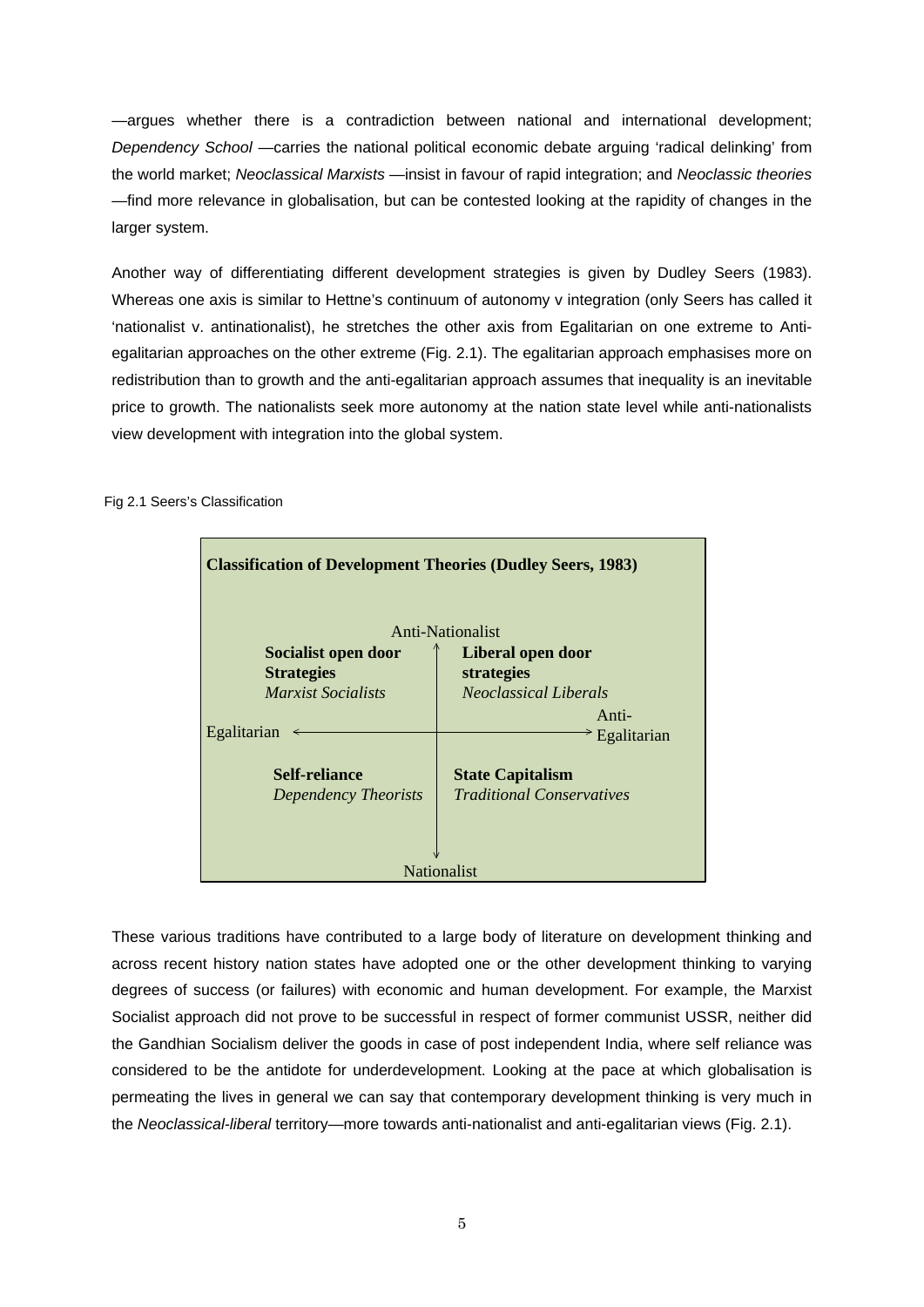# **Development Paradigms –crossroads or convergence?**

### *Modernity*

In the 1950s and 60s –with the dominance of Keynesian economics –underdevelopment was viewed simply as a result of shortcomings in the industrialisation process, and it was thought that direct investments in the poor countries to establish large industries would be the best way to their economic health. This is what is generally termed the 'modernity' paradigm and Walt Rostow's *fivestage* economic model became the forerunner of this thinking. Rostow (1960) conceived these five stages as: (1) the traditional society<sup>3</sup> (2) the pre-takeoff society (3) takeoff (4) the road to maturity, and (5) the mass consumption society

As an economist, Rostow stressed that the most crucial stage is the 'takeoff' where after developing a new mentality (and class) in the second stage the society gains the capital ground—the share of net investment and saving in national income rises from five percent to ten percent or more—and enters industrialisation. "The neo-classical and Keynesian strategy involved modelling an idealised world independent and detached from processes" (Heron, 2009 p. 100), and that "structural change was interpreted statistically, through analysis of industry and regional economic structures" (*ibid*.), not allowing for unevenness nor exploring the processes generating unevenness. This model may not fit the developing societies of today because external developmental interventions may speed up, or altogether skip, certain stages of the process (Gerschenkon, 1962). For instance, the traditional (modernity theory) ideal of industrialisation is not so much desired in today's developmental thought as the ideals of self-sufficiency and preservation. Thus, before the capital grown in the third stage (take-off) turns endogenous, the society becomes mass consumers to the benefit of global economic power. It may be noted from Rostow's model that from whichever stage a society may enter the development race, it ends up as a mass consumption society.

### *Another Development*

In the 1970s, a major shift in the development thinking came about which is now identified as the evolution of the concept of 'Another Development'<sup>4</sup>. Although the cultivation of a mass consumption society is common to both, the approaches are quite different. To summarise, the proponents of 'participatory approach' generally argue that, (a) People are getting what they 'democratically' want, nothing is being imposed or dumped on them, nor are they forced follow a development path charted out for them by external *intervenors* (b) They can choose to keep the values/ attributes of a traditional society, and (c) It is a natural upliftment through mobilisation of a society's own resources (with some intervention of course)—both human and other. However, the system is not *endogenous*, much as the development NGOs may want to argue it as such. This is true also for the fact that whereas it is assumed that values and attributes of a traditional society may be preserved, in practice the communities are forced to give way to the new economic reality created around them.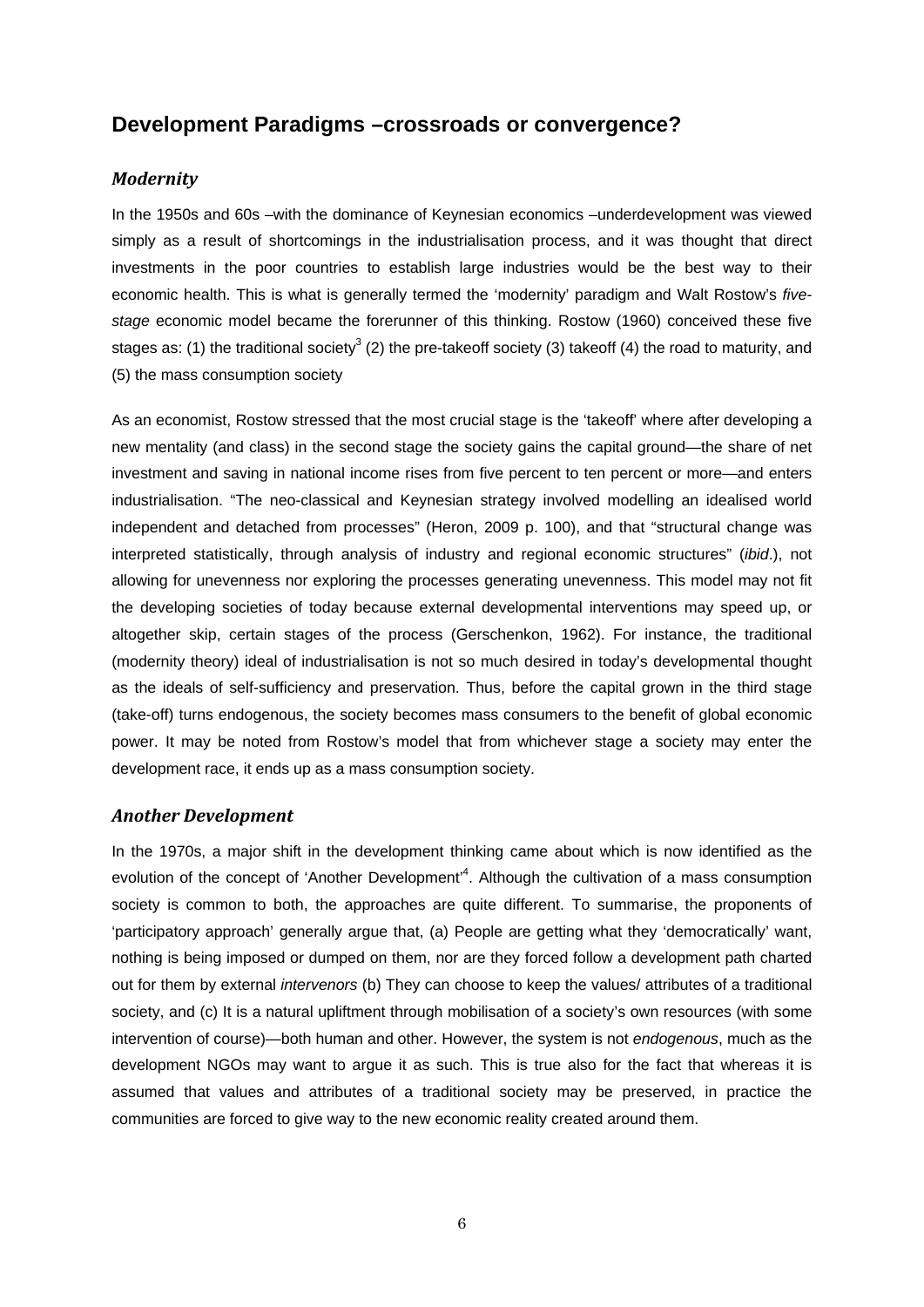An interesting observation is that while 'modernity' assumes that mass consumption enters the scene as a stage—the final stage in the development process (Rostow, 1960), under 'another development' mass consumption enters as a rationality in the early stages for further development—in a way the society gradually becomes consumerist *while* the development process is on. This actually aggravates the situation in the Third World countries because most of the wealth created by mobilisation of a society's resources escapes against both—consumer buying from rapidly penetrating global giant corporates and the ever growing debt from the development strategies of 'modernity' era. The latter, has given way to Structural Adjustment Programs (SAPs) of the International Monetary Fund under which the inability to cope with the World Bank (WB) loan repayments forces the nation states to restructure their economy in a way that facilitates international trade. "SAPs were the operational methodology that in practice, implemented neo-liberalism in poor nations" (Leal, 2010, p. 90). This has strengthened the World Trade Organisation (WTO, formerly known as GATT) and in turn increased the corporate penetration of the developing countries. There is a strong argument from some economists "that Third World countries undergoing structural adjustment suffer from an increase of impoverishment (Fergeany, 1998, cited in Abaza, 2001, p. 106)", and that "Recent reports are alarming, as the triumph of neo liberalism takes place at the expense of the poor." (*Ibid.).* 

Hettne (1990) has also questioned the concept of 'Another Development' and the sudden interest shown in it by the Developed nations and International organisations. This Another Development was then viewed as *alternative development thinking* and was characterised by its being need oriented, endogenous, self-reliant, ecologically sound, and based on structural transformation<sup>5</sup> (Nerfin 1977). Hettne refers to this sudden interest as a paradox, and questions why the concepts of Another Development, implying small scale solutions, ecological concerns, popular participation and the establishment of community etc., have met with relatively more enthusiasm in the rich countries, while they, to a large extent, are being rejected in the poor (Hettne, 1990). He has suggested a possible explanation that small is convenient because it is devoid of power, and that the masses of the Third World were deemed in general, to remain at a peculiar economically underprivileged level and never to reach the material standard of the West and the Third World elites (Hettne, 1990). In other words, the sudden interest in Another Development was to encourage a system that kept the Third World masses as growing 'markets' and would not allow them to be players in or challengers to the market at least in a short to medium term. Another possible explanation, which is strengthened by author's experience in the development field, may be that the elites in the Third World draw their economic strength from the disparity within and would therefore not appreciate the development of layers at or nearer the grassroots level. On the other hand, corporate politics entering international development arena cannot be ignored—perhaps, it is deemed best to retreat a step, to observe and customise, and then to penetrate with consumer goods rather than push technology (actively, as in modernity) down a society's throat and expect them to go through the 'industrialisation' route.

In the wake of data collected in this ongoing research, some elements of Fig.4 are open to question. For example, whether (a) the destruction of environment has been any less in the new paradigm, and (b) the human resources mobilised by developmental activites of NGDOs was not preparing grounds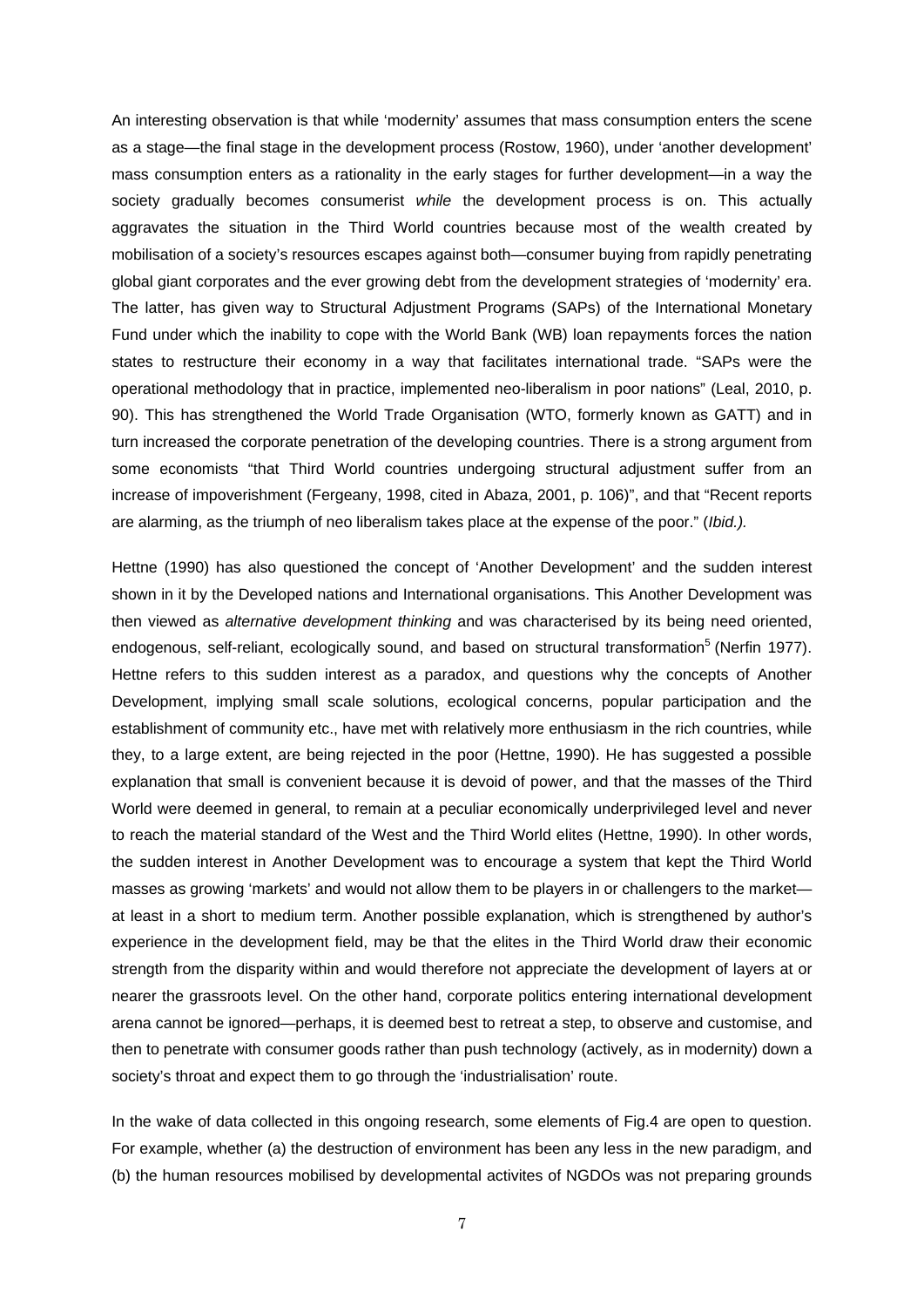for local labour for the subsequent exploitation of natural resources in a specific region –which eventually translates into good public relations and good economics for corporate initiated projects undertaken in region. This can also be viewed within the recent focus on creation and management of social capital for example, " Social Capital can make positive contributions to the local economies by improving performance of both profit maximising firms and social economy organisations. Therefore, economic and community development officials are challenged to find ways to create, preserve, and use social capital" (Carrol, & Blair 2009, p. 275).

## **'Making up to' the Corporates—the participatory way**

Another development has in fact eliminated the need for 'industrialisation' of the Third World, it stresses *ecologisation*<sup>6</sup>—which seemingly fits the tradition of most 'cultures' of the Third World. Is this new focus on preserving nature —highly vocalised by NGDOs —a convenient device for the global business to minimise challenges to long-term market goals from any prospective local industry? This is again a question that seeks answer in the political economy of development. And if it is so, then the very organisations that are seen as part of the civil society and apparently acting for the common man have unfortunately succumbed to the corporate design, delivering themselves and the common man to the global power structure.

The new economic system is in effect a reinvention of capitalism in the latter part of the 20th century with its unprecedented permeation into the lives of people. The legitimacy extended to every aspect of the system is of great consequence as it minimises questioning of *status quo*. "Production fills the surface of the Empire, it is a machine that is full of life, an intelligent life that by expressing itself in production and reproduction as well as in circulation (of labour, effects, and languages) stamps society with a new collective meaning and recognises virtue and civilisation in cooperation" (Hardt and Negri, 2000, p. 365). The implication of this 'cooperation' is *subsumption* from Marxist perspective, whereas, in the community development terms it is interpreted as 'participation' and 'integration' into the global system.

The development activities at the ground level are themselves strengthening the global power structure whose ultimate aim is to create consumers. "It (the penetration of capitalism) is a process that has two basic dimensions: as new peoples are brought under the wage relationship, new products, services and productive processes facilitate the self expansion of capital growing segments of social life" (Schiller, 1988).

## **Contemporary Development Processes**

Most of the contemporary development activity falls very much within what was historically referred to as 'another development' paradigm and of late participatory development, although variations exist depending upon such factors as development components, the social level at which development intervention is sought, who funds the projects, and who acts as intermediary between the communities (also called beneficiaries) and the donors. Our major concern here is the development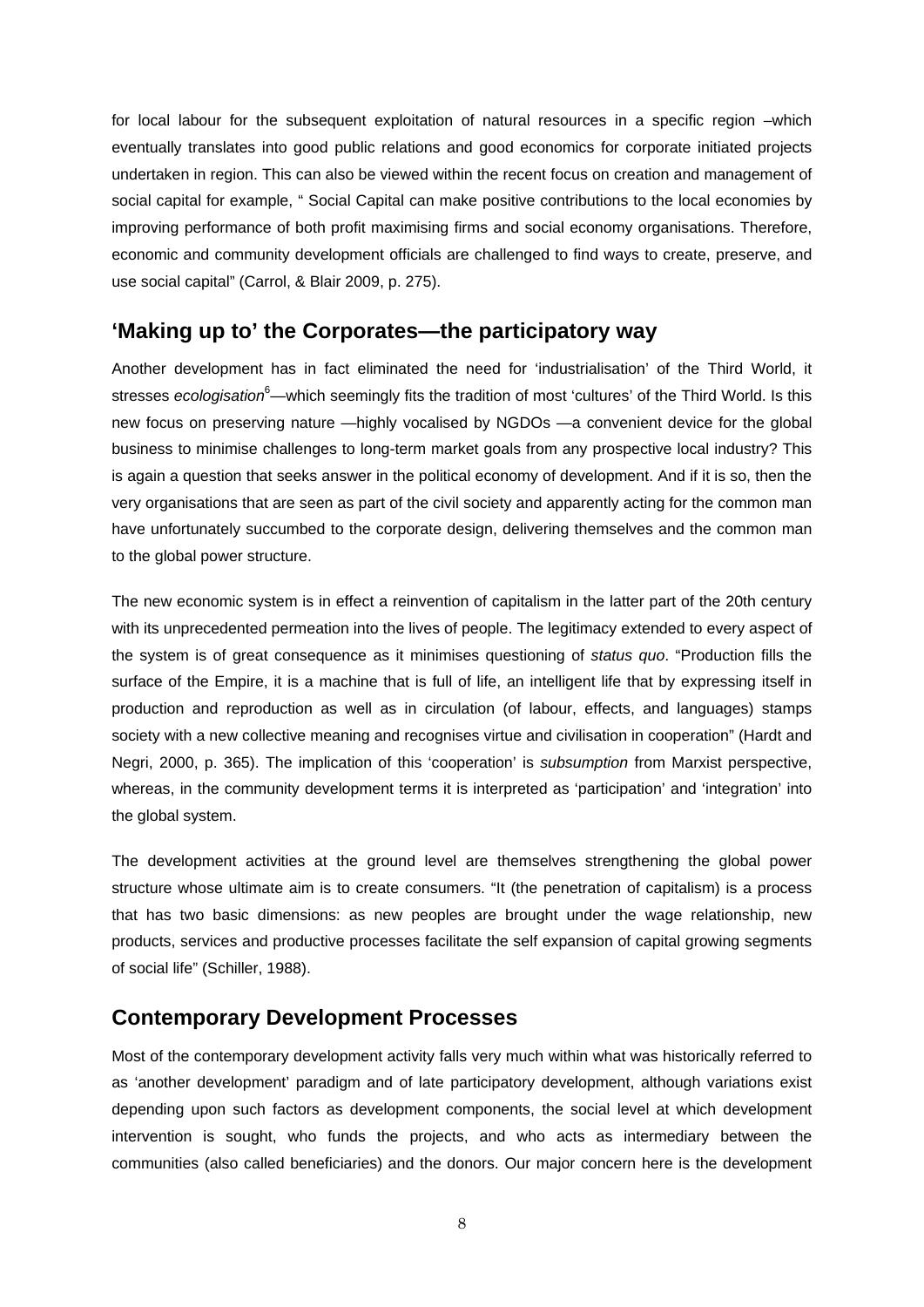intervention at the grassroots levels of the third world, where generally the components are health, education, poverty reduction by mobilisation of community resources, etc. Poverty reduction or economic development takes the priority both in the literature of international development and in practice. "During the 1990s poverty reduction has become firmly established on the international agenda…" (White, 1999, p. 503). This means that there is an enormous intervention activity at the lowest levels of societies of the Third World. In the last three decades, the world has seen an increase in funds being channelised into development activities around the globe, especially in the Third World countries. These development funds (aid) could not have either been generated or moved towards the targeted beneficiaries without a system in place.

# **Institutions, their Relationships and Information Processes**

Identifying the cluster of motives behind the giving of aid, Riddell (2007) lists "*emergency needs*, *achievement of recipients' developmental objectives, show of solidarity, furthering of aid providers' political and strategic interests, promoting donor-country commercial interests, and historical ties"* (p. 91-92), among others, The latter two listed above are of special relevance to the subject of this paper as they come out strongly in the context of the need to specifically monitor the outcomes like that of any other investment in economic terms. International Aid generally passes through one of the following routes:

- Developed countries to International Development Funding Agencies<sup>7</sup> to regional/ national NGOs to Field NGOs to beneficiaries
- International Organisations (Such as UN and its Agencies) and Bretton Woods Institutions (World Bank and International Monetary Fund) to national NGOs to Field NGOs (directly, or through International Development Funding Agencies) to beneficiaries
- Corporate donors to International Development Funding Agencies to regional/ national NGOs to Field NGOs to beneficiaries, as well as corporate donors locally funding developmental projects, which is usually appears in the development discourse as 'corporate social responsibility'.

Whichever way the aid is propelled there is one or more 'agency' between the actual donor/principal<sup>8</sup> and the receiver/beneficiary<sup>9</sup>. These agencies can be from the Field NGOs, regional/ national level NGOs, to international aid disbursement agencies.

The involvement of 'agency' apparently is an economic necessity, looking at the geographical and cultural differences between the donors and the ultimate beneficiaries. "In many agency relationships, the cost to the principal of not using an agent will be higher than if one is used. "Costs" often generate "revenues" and the revenue gained by using agents will normally exceed the costs, to the extent that profits accrue. This might be termed as the opportunity cost of not using an agent" (Woolf, 1994, p. 16) Only that, the agency in this case has fulfilled not just an economic need but *other political needs* as well in the form of conforming to the donor expectations of adopting certain organisational structures,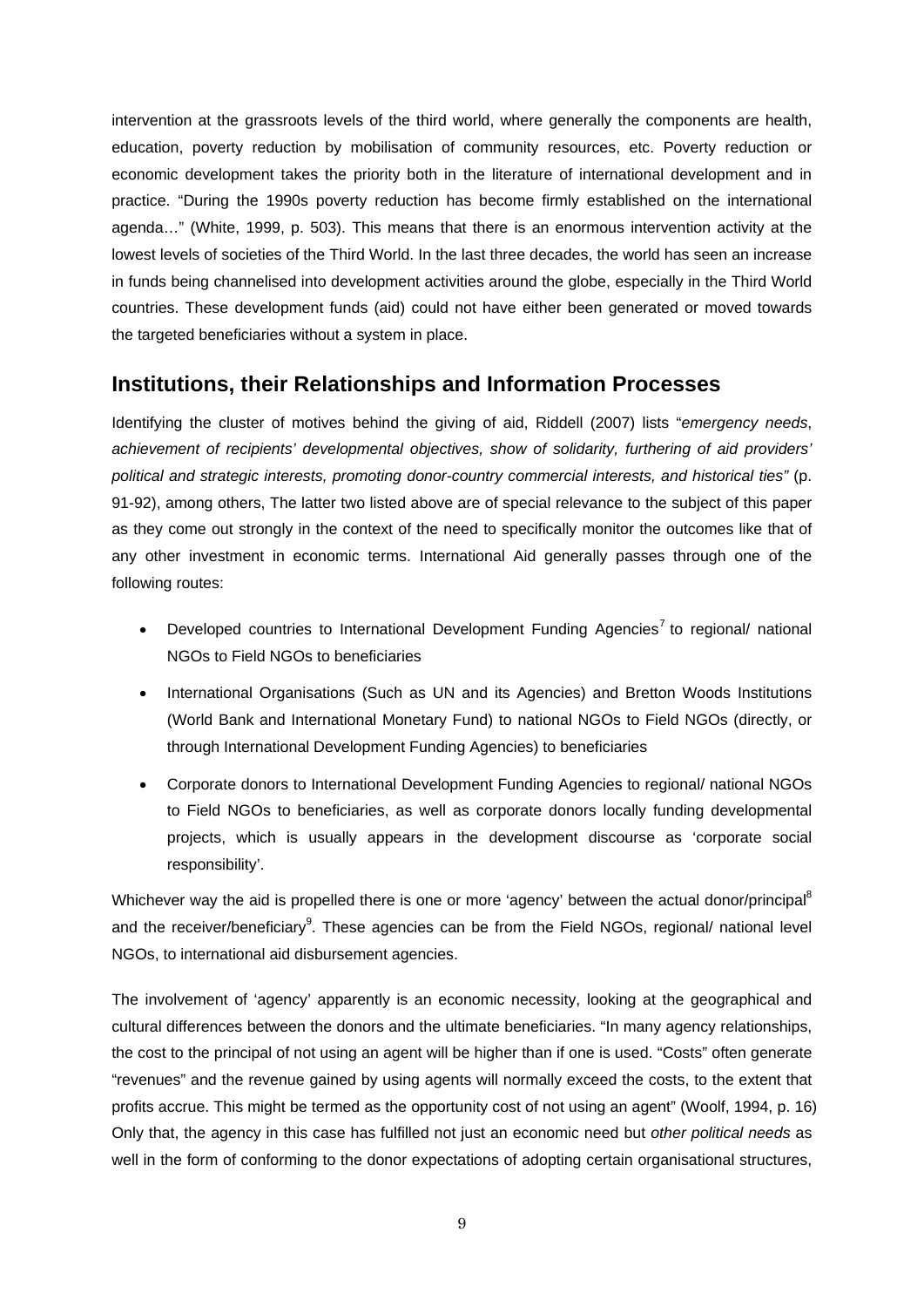subscribing to human resources development and documentation training, and fulfilling information demands put forward by donors. Although agency theory can be applied throughout in the context of international aid some giant international funding organisations such as Actionaid International insist on addressing their funded organisations as 'partners'<sup>10</sup>, thus avoiding the reality of an unequal, subordinate relationship. Such donors appear to be using the 'helper-doer' model in their dealings with the field NGOs, but this approach is also not without paradoxes $^{11}$ .

As for 'partnership' there is a strong criticism of the employed euphemism on the grounds that barrier to partnership exist due to donor's preference for contracting, cut-back in their staff, and reporting requirements that shift NGDOs' accountability away from the intended beneficiaries. "Again and again, Southern NGDOs observe that there is seldom an ethos of mutuality and reciprocity within Northern NGDOs –differences in resources almost inevitably lead to donor-recipient, parent-child ground rules." (Fowler, 1998, p. 108)

In respect of which aid resources match the best practices in participatory development, Fowler (1998) asserts that "the greater the constraints on best practice, the lower the development quality" (p. 129). He also lists the factors which contribute to the quality of aid funds for NGDOs, which include among others the conditions imposed by and expectations of the giver, method of allocation, administrative burden, predictability, reliability, continuity and timeliness in disbursement. When a project proposal comes for approval to a funding agency, a grassroots NGDO's proposed strategy, its way of working and its structure is under scrutiny. If the proposal itself or NGDO's capacity is considered inadequate, the organisation will expect the development (funding) agency for advice on how to improve it. In a consultative role, the funding agency may be able to advise, but since they also have the power over the money when to release or withhold, the grassroots organisation may take the advice as conditions which must be met in order to qualify for the development funds (Borren, 2001). Respondent NGDOs to this research stressed that the release of funds by the funding agencies was mostly tied with the timely reports sent by the NGDOs; more often they saw it as conditionality.

# **Donor Information Demands**

Davies (1997) compares how various donor organizations/agencies depending on their organisational size and structure seek information from Field NGOs (again, depending on their size) and how this demand for information helps the NGOs' institutional development<sup>12</sup>. Naqvi and Papoutsaki (2011) have mapped the major regional and international stakeholders in development and the flow of structural constraints down towards the grassroots NGDOs. Some of Davies's observations, especially those with regards to donor information demands and conformity are relevant here: "In the field of development aid the concept of institutional development is obviously dangerous. There is a risk that various organizations which are meant to be intermediaries and means to an end will be treated as ends in themselves, and those whose welfare is supposed to be of final concern, the poorest, will be forgotten and recede into the background." (Davies, 1997, p. 613).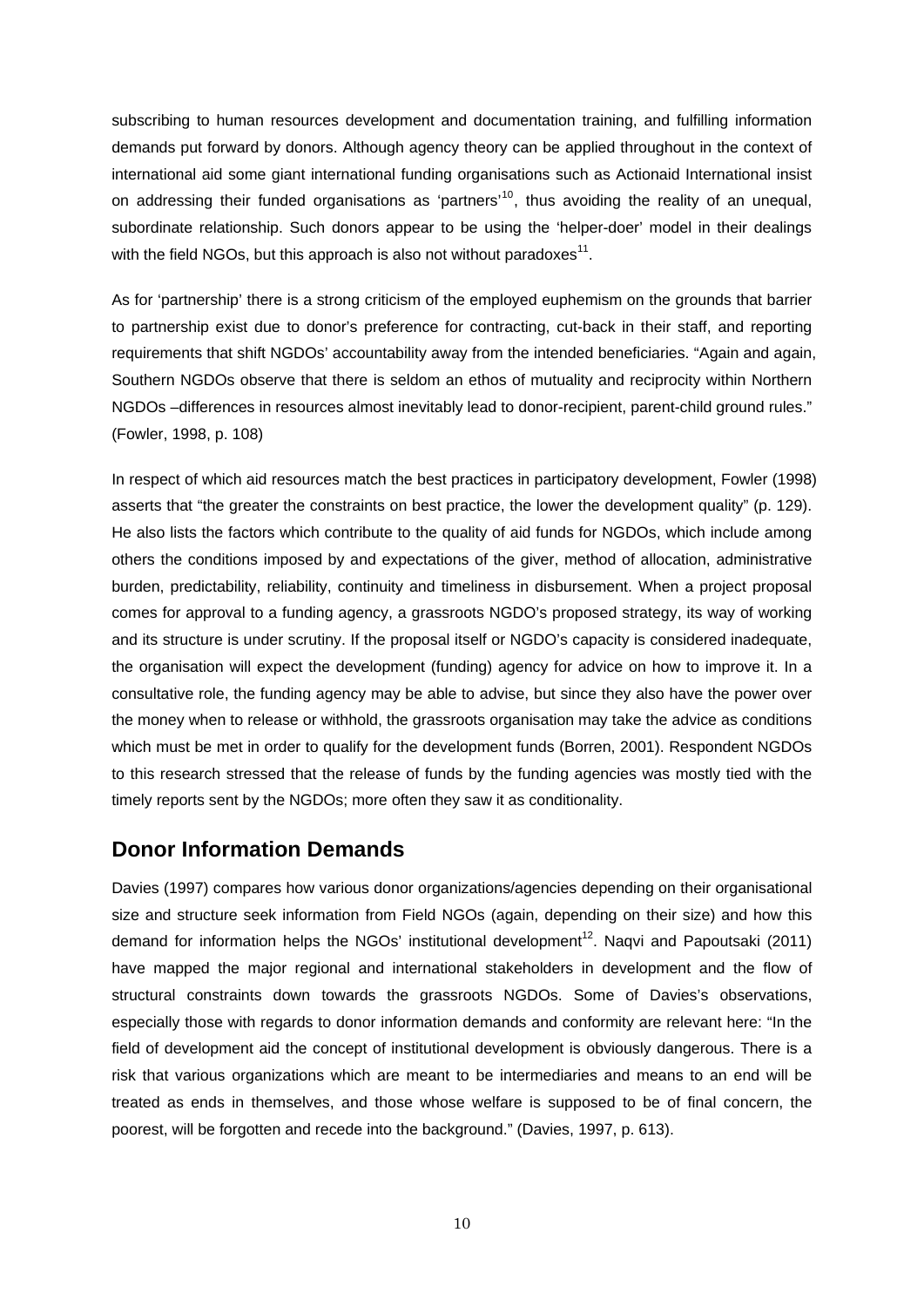Davies (1997) presents the argument that institutionalisation of development could not have been possible unless there was something of value seen in it by donors or their principals. He identified that 'type of information demand' on NGOs would be a determinant of how important these organizations were. "A range of positions can be identified, from laissez-faire (NGO should be trusted to do what they will do and not be harassed by donors), to 'hard-line' (funded NGOs have signed a contract and therefore have an obligation to produce the goods i.e., information" (Davies, 1997, p. 616).

# **Instrumental Rationality**

In order to meet the information demands of donors, majority of the funded Non-governmental development organisations have had to restructure themselves to the model of their donors, which is by and large the corporate model, and in the economic world is considered the most effective one. The instrumental rationality of the corporate model has penetrated all institutions—local and global including religious organisations, international organisations and other funding intermediaries, and NGOs working at the community level. Whereas, the corporate model can be argued the most effective functional system evolved till date, when used in the development field it has precipitated information 'excesses'—perennial information generation that gives power to institutions of the developed world over underdeveloped world can be viewed as wholly supportive of profiteering even to the brink of criminality. This information can be *'de-contextualised'* and *'reused'*, with the latest information technologies for continuous updating facility, faster processing and delivery to corporate knowledge bases. In Marketing Management courses at the university, they teach that a much cheaper way (in comparison to other direct methods of market research) of getting market information is to gather demographic information from statistical departments or other information processing agencies. And why would well trained marketers not opt for more exhaustive information on community dynamics against the dry statistical data produced by government departments? (See Fig. 3 for the types of information generated by NGOs at various levels of their interaction).

# **Other Communication intensive activities—Accountability,**

# **Transparency and Resource Sharing**

The information developer role of the NGOs is clearly acknowledged in the International forums. For instance, in the *Guidelines for Association between the United Nations and Non-Governmental Organisations* (UN, 2000), the UN declares the nature of relationship as: "NGOs are a valuable resource for the various entities of the UN. NGOs provide expert analysis in the field; serve as early warning agents and help monitor and implement international agreements. NGOs also help raise public awareness of issues, play a major role in advancing UN goals and objectives and contribute essential information at UN Sponsored events. NGOs advocate many of the same causes of concern to the United Nations and share many interests; there is the opportunity for them to work together in several ways."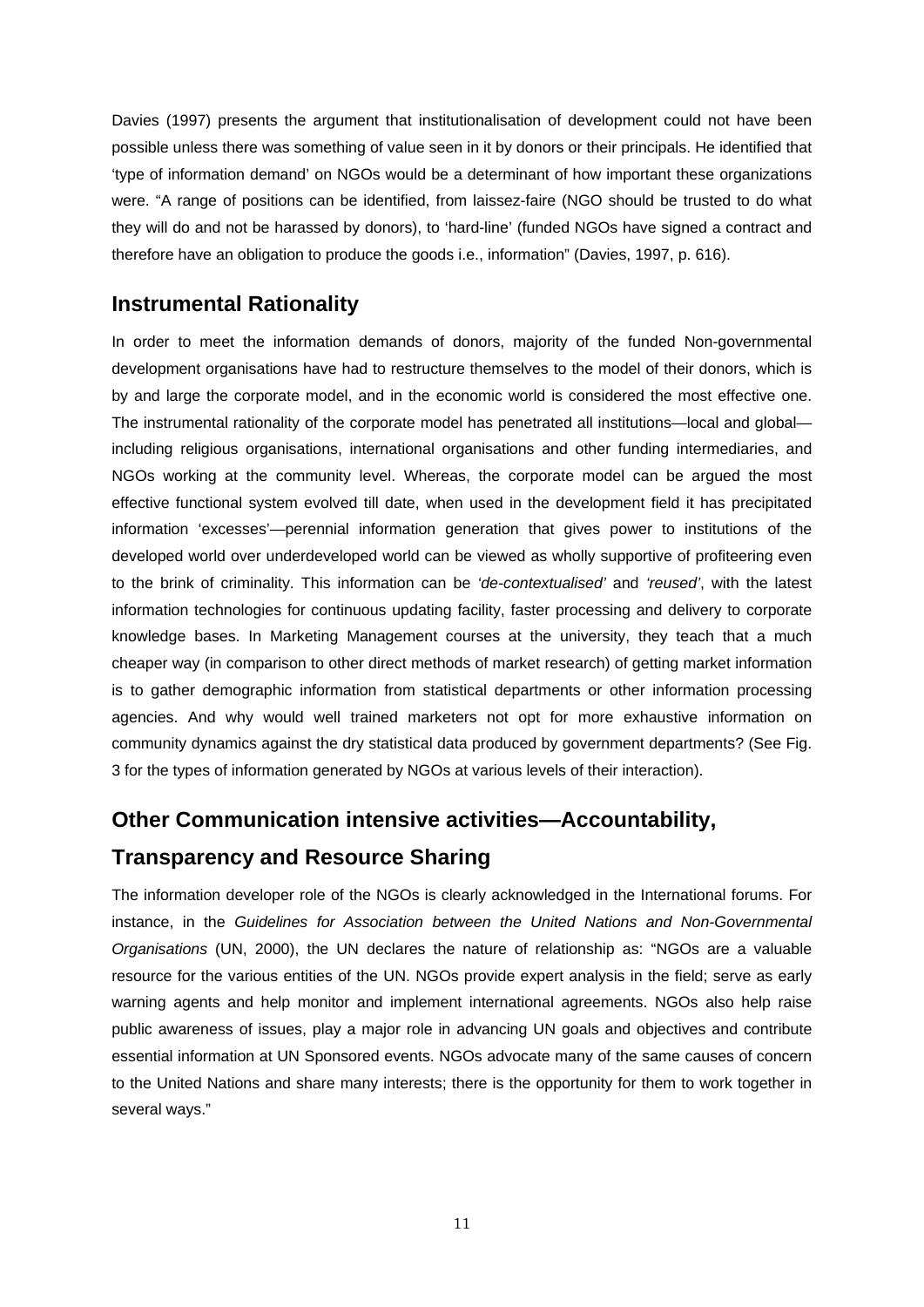



**NGO [info cycle begins]**

Ball and Dunn (2000), in the context of good practices, advised intensive communication in three areas of NGO functioning, *viz*, sharing of research and expertise with other organisations, transparency with public and authorities, accountability to funders/ sponsors. Analysing these three typical activities of NGO's, which generate three different genres of information (Fig. 3) we find that, (a) Research is a *professional need*. NGO's research extensively the communities where a developmental 'intervention' is presumed or assessed. This translates into 'knowledge base' (learning—if we use NGO terminology), and becomes a basis for NGO networking and offering expertise to other organisations; (b) Transparency is a *democratic need*. NGOs need to disclose to local/national authorities, the public, the media and their sponsors/ funders an account of their activities (area, population, components etc.), successes of intervention and use of funds. This translates largely into statistical data and is open to interpretation by various parties as per their concerns; and (c) Accountability is an *ethical need*. NGOs are directly accountable to their sponsors/funding agencies for the appropriation of funds budgeting, utilisation, outcomes, etc. This develops into processed information on social, cultural, economic, political landscapes of the 'intervened' human settlements. Presently, there could be only fewer, more communication intensive (highly interactive) and *inconspicuous*, socio-economic activities that yield better research on futuristic (very immediate future in today's world) markets of technology transfer, cheap labour, and anything in between. It seems very logical that these information intensive activities are inevitable if an NGO must work with a community, within a national system, and with the much needed financial resources for development (Ball and Dunn, 2000). What happens when the information reaches the donor organisations—which are urged to 'share' resources? Moreover, the donor organisations are also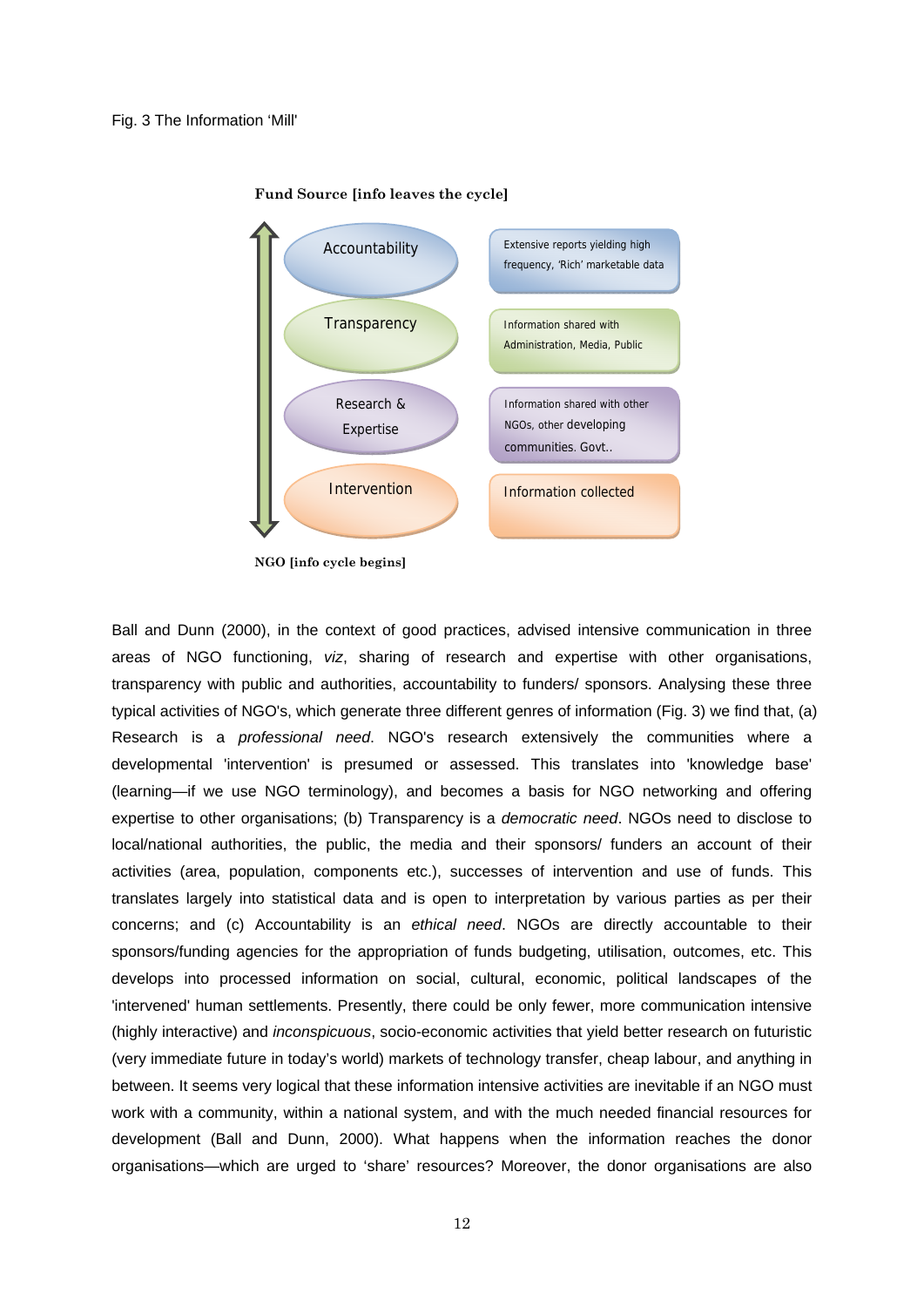'agency'; they too have an accountability to their principals who could be Corporates, Governments, UN or its agencies, WB/IMF or their agencies, or they may be accountable to a number of them at any given time (Fig. 4).

# **Value of Development Information**

From the perspective of information processes involved in the alternative paradigm, in one stroke (i.e., funding a project at grassroots level) the donor parties can be informed on the dynamics of various societal levels within a region or a country. Why is this information so important?

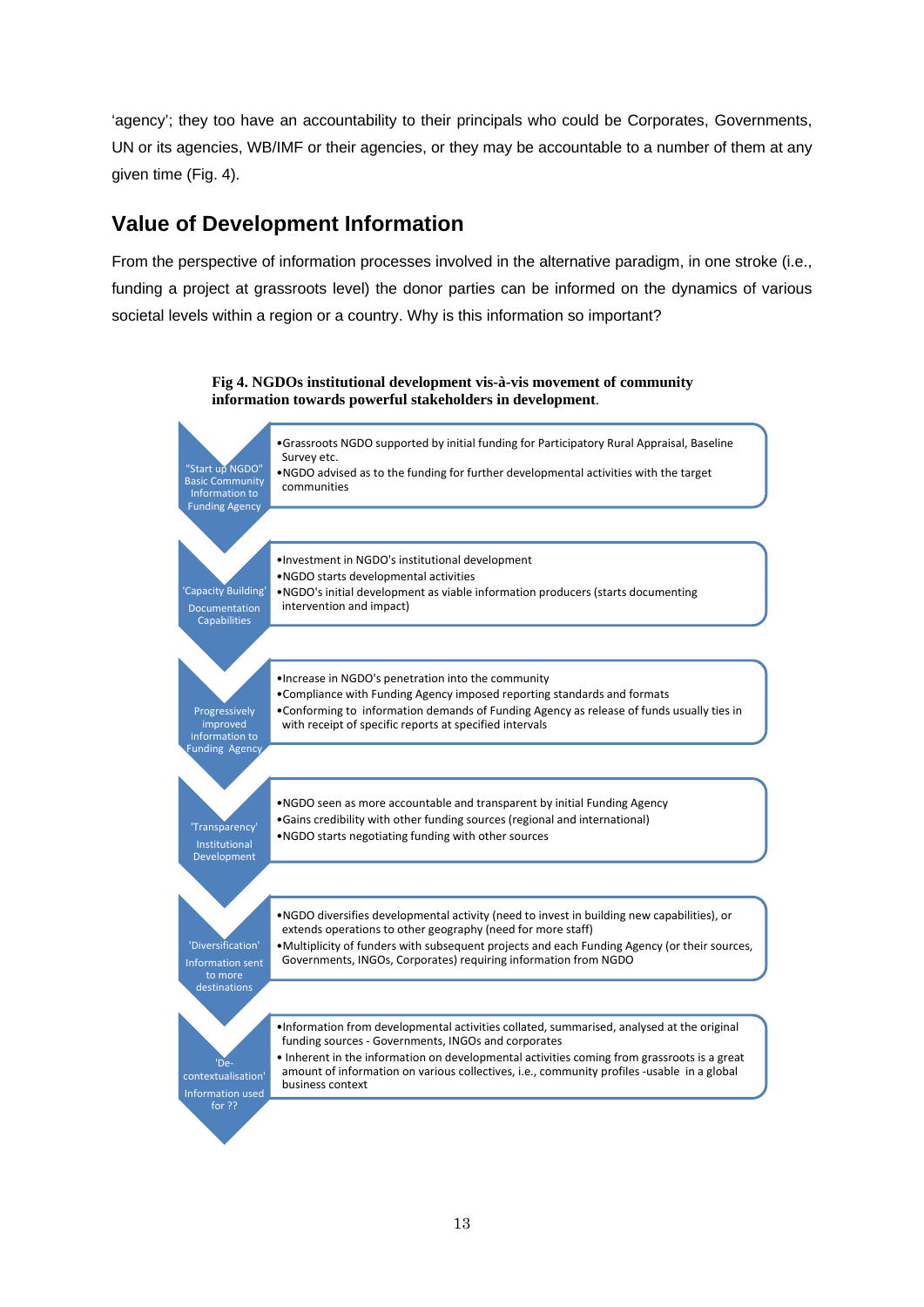The authors believe that this in-depth knowledge of consumer dynamics and the marketability of this knowledge, may qualify as the 'incentive' to the agencies involved with planning development interventions the Third World. Applying the same logic to the other end, it may be said that funding of the 'development project' is the 'incentive' to a community and/ or the ground level NGO to produce quality information for the international agencies. Similar to the cooperation between UN and NGOs, the *Guidelines for Cooperation between the United Nations and the Business Community* (2000) clearly states that "A number of UN organisations have a successful history of cooperating with business. Recent political and economic changes have fostered and intensified the search for collaborative arrangements." Whereas, the document mentions that, cooperation with business can take many forms, such as advocacy, fundraising, policy, humanitarian assistance and development cooperation (UN, 2000), these terms are used broadly and the set does not include the *reciprocity* that the cooperating business would seek from the United Nations, or other INGOs for that matter. Moreover, the same UN document states that 'cooperation is often-situation specific' hence 'each UN organisation must develop its own capacities and clear lines of responsibility to devise, implement and evaluate 'cooperative arrangements with business'(*Ibid.).* On the other hand, Henderson (2001) warns of the dangers of unchecked cooperation between international NGOs and the corporate in that cooperation can quickly turn into *co-option* with the resources at the disposal of the corporates. "Constructive engagement can easily slide into complacency on the one hand, with the risk of charges of collusion leading to international dissent on the other" (Henderson, 2001, p. 124).

To fit into economic feasibility, business cooperation with International organizations must be reciprocated with a return of an equal (if not more) value. This cooperation is not charity and does not appear to be solely for the purpose of public relations exercise. Davies (1997) has raised this argument in the context of institutional development of NGOs: "….. whether the transaction that takes place when a donor funds an NGO is seen as a gift or a commercial exchange. If it is a gift then any information in return may also have to be seen as a gift, not expected but gratefully received, perhaps –*certainly, not demanded*. If it is a commercial relationship then what is received in turn? It is not a physical product but information—information of the developments that took place as a result of using granted resources." (Davies, 1997, p. 617)

The authors view that this is an investment for goods of better value. Does access to broad based quality information on future markets (For example, see Appendix i), marketability, redistribution, and resale value of such information *not* qualify it as profitable investment? Reports such as these collected and collated from the region have the potential to inform the corporates whether to invest in soil fertilisers, or animal feed in a particular region. An example of corporate manufactured herbal products introduced into the local markets in India is given by Naqvi (2004), specifically mentioning 'Colgate Neem'—a toothpaste which became quite popular in India given the historical association of neem in India with prevention and cure of diseases. The idea of 'free market' economy is more tilted to benefit larger businesses than being supportive of creating access for local products to mainstream markets. Moreover, even NGDOs' reports of the local farmers' inability to cope with loans and/or government liabilities with respect to their tilled land allocation may present 'positive' scenarios for

14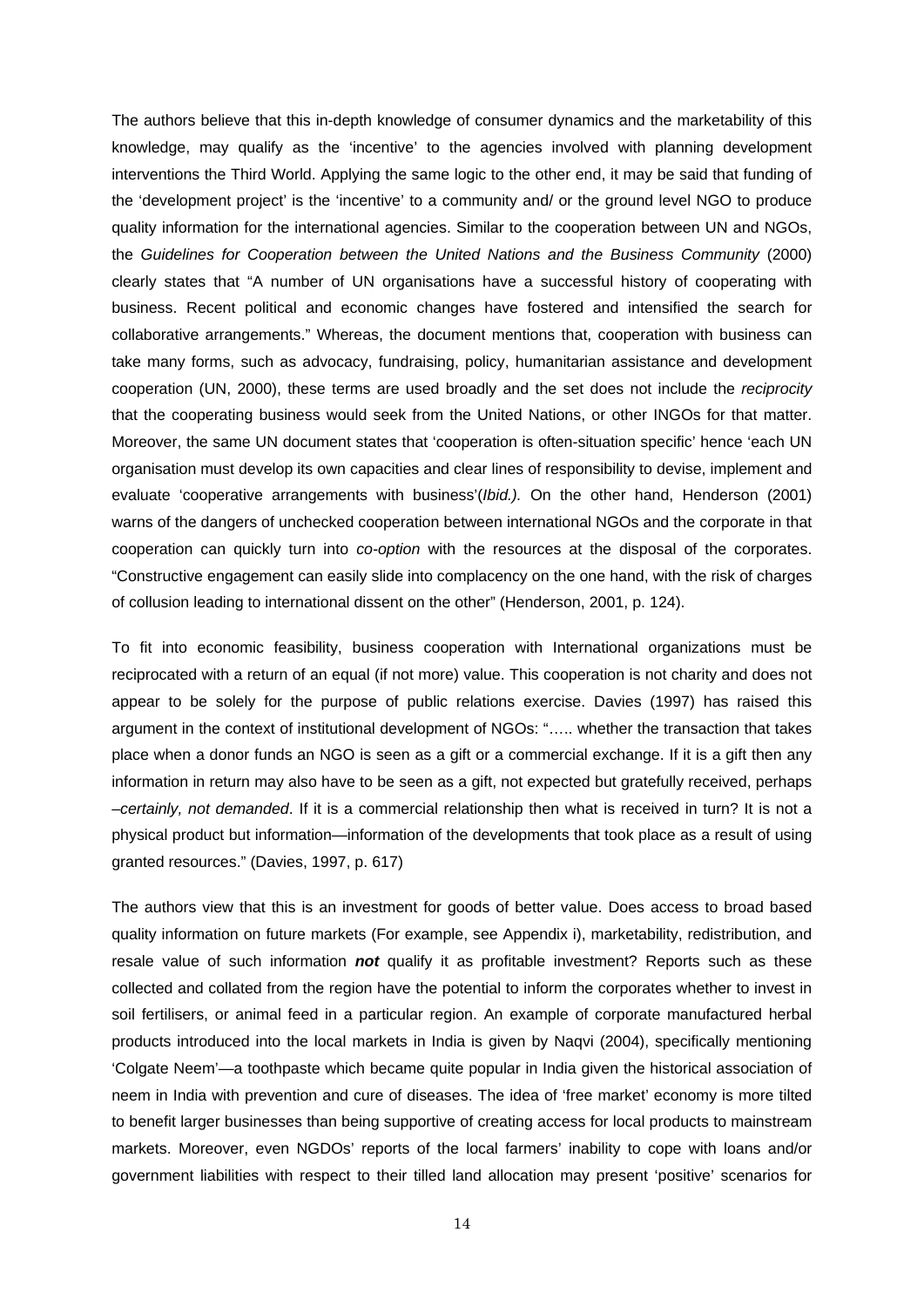loan re-structuring or perhaps for outright corporate purchases of farmlands, as has already been witnessed in the last 15 years in India.

Let us assume that the information generated by NGOs in the development is not of much consequence economically. Then the project documentation on the part of NGOs would be much neater and economical—budget plan and resources used. Why do the donors need all the details of community dynamics against each project component (see Appendix i) and with such frequency as quarterly, biennially, and yearly. It can be argued that this stress on documentation and considerable expenditure on documentation workshops for NGDOs, is a consequence of the realisation that there is considerable information potential in the participatory development process and it must be tapped to its full extent. As the project moves towards maturity these demands consume more and more of NGOs resources, which come from donors. Field NGDOs in Central India have personally been observed to be pre-occupied more with the details and formats of reporting rather than being active in the field. The donor, then, is not so much concerned with the aid reaching the beneficiaries but more with the information coming from the funded NGO. This indicates that there is a realisation of *opportunity cost* at the donors' end if the full information potential is not realised while the development 'intervention' is underway.

Bates (1988) offers an economist's perspective on information calling it a 'peculiar commodity' that resists both definition and measurement. He asserts that information is, even from the traditional economic perspective, a 'distinctive good' the value of which is determined by the expected returns from its use. Bates distinguishes between two types of value: the *intrinsic utility value*—derived by the consumer of the information good, and the *ancillary social value*—derived in the future use resulting from changes in the social and economic environment for the information good. In the case of information generated by NGOs it is difficult to say which is which. On the surface it might appear that there is not much intrinsic utility value of the information generated under the 'accountability' umbrella of external funding for development interventions. Those involved in the development activity would look at the social value of this information as superseding the former as this (they assert) helps in identifying/ understanding the problems of the Third World. The information, from NGDOs' perspective (data), is a 'resource' for developmental processes, and separated from market dynamics –a view that is difficult to accommodate in the *information age*.

## **Information Ethics**

Ethics of information is largely being treated from the computing and information technologies perspective as in Mingers & Walsham (2010), as also information science as in Britz, Onyancha & Ocholla (2010). Most such treatments read as 'de-linked' from the human side of it. There is acknowledgement of the need for *ethical pluralism*<sup>13</sup>, however, specific discussions limit to meeting the challenges of connectivity of billions of people in the  $21<sup>st</sup>$  century (Ess, 2009). UNESCO patronises efforts presumably being made to formulate a code of global information ethics (Britz and Capurro, 2010). Although ethical dimensions of the global information society has been on its agenda since the late 90s, the issues worked on and debated under the auspices of UNESCO are dominated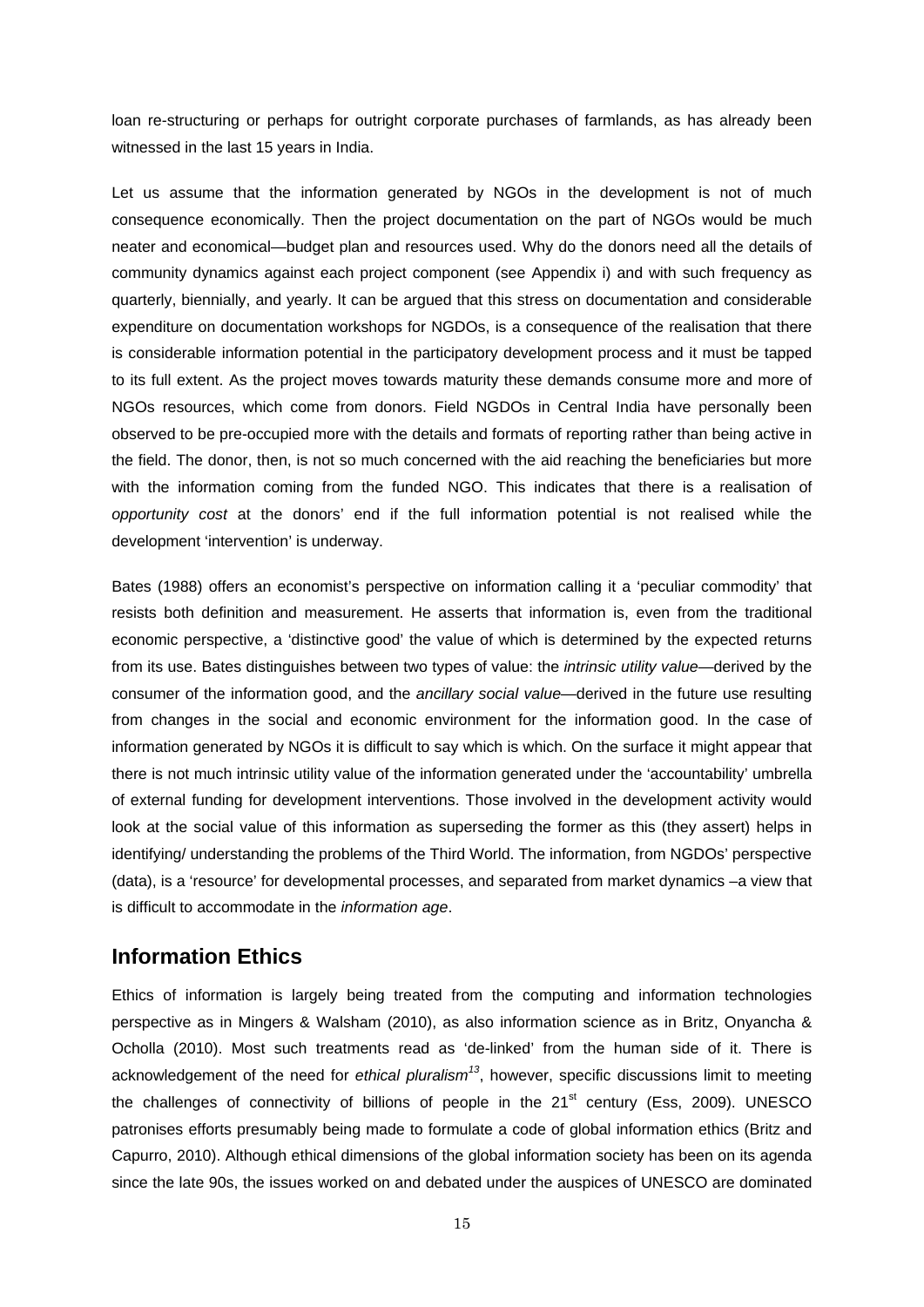by the societal implications of digital age technologies, and in a peculiar way signal a resignation to technological determinism, where one might think that that was going to be the trend and that humans had to fit in within it.

Many further questions arise within this research on the ethical and legal dimensions of the community/group information. This research finds that information on developmental activities is inherent with significant amount of information on target communities, however, the same communities are unaware of the potential uses of information, and are not apprised by the NGDOs in this respect. NGDOs themselves are not aware except for the fact that their reports do not/should not contain personal information on individuals. This leads to another aspect that although the constituent unit of a community is the individual, who is protected by privacy laws etc. the collective comprised of such individuals is *not*, and therefore information on group/community can be –without needing an *informed consent* of the subject community— accessed, exchanged, circulated, processed for various objectives and owned by various for-profit and not-for profit organisations, of any denomination from local to global. It appears that both *ethics* and *law* shy away from this aspect.

There are other more direct questions with respect to information leaving the local development NGDOs. What happens to all the information at the INGO level (assuming nothing escapes the development cycle before that level)?. If it is in the public domain, how much of it is so? Who decides what should be kept and what needs to be discarded? How is the unused information treated? Who owns it, and if they do (own) what kind of (buying and selling) rights do they have with respect to this commodity?

# **Conclusion**

With the *commodification* of all human activity in the current global economic system, it can be asserted that the value of information generated by NGOs has become less as 'resource' and more as 'commodity'; and there are prospective, immediate consumers for this commodity in the international market who will endeavour to keep the development funding system functional and to fine-tune it to achieve the best quality information product more economically.

In most literature of information in the international development context, it is mapped from the Developed countries to the Third World and it is scarce to find analysis of the *reverse flows* of information. From the Third World perspective usually the questions of *access to information* are raised (Schiller & Schiller, 1988, Dosa, 1997 Babe, 1995). This may be partly owing to the fact that historically the nature of information flowing in the reverse direction was crude and unstructured. However, in the light of corporatisation of NGO structures (making them more *efficient*), the information 'product' leaving Third World borders is not raw but fairly processed and qualifies as an economic good by Bates's (1988) economic definition of information.

This, 'contra-information flow in the global economy' is critical in the political economy of information. It has been treated as 'beneficial' in the drive to reduce world poverty and is considered to have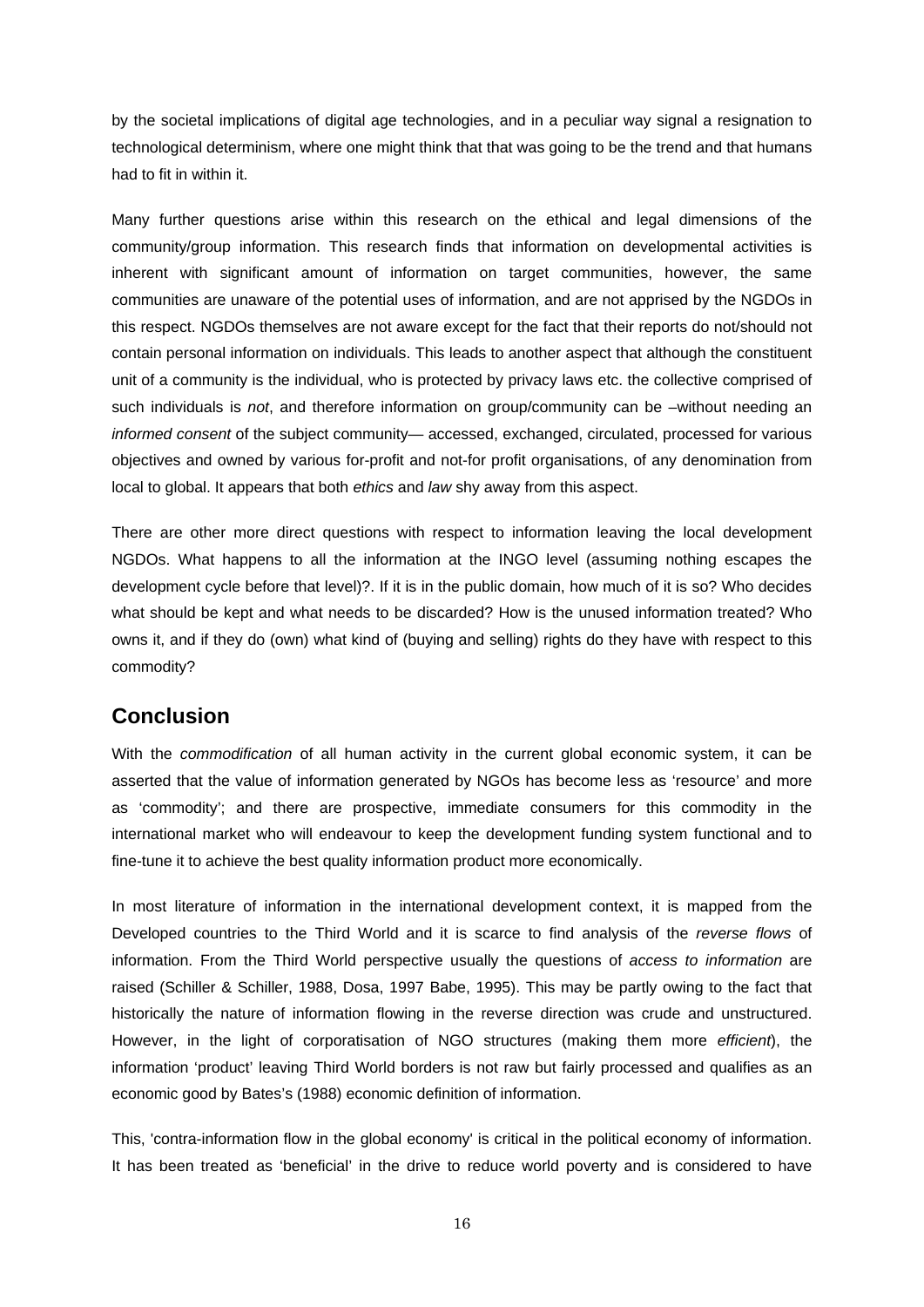enabled United Nations and/or its agencies achieve their goals. However, as discussed in this paper, it appears that contra-information flows emerging from the development field have strengthened the global power structure more than helping 'empowerment' at the grassroots level.

### **Notes**

-

<sup>4</sup> Alternative development, Another development, Participatory approach, and grassroots approach are used interchangeably.

<sup>5</sup>Largely interpreted as the changes in a country's economic system to facilitate integration into the world economy.

 $6$  Ecologisation: A word coined to explain the shift in development strategies from industrialisation to preservation of nature and natural resources and/or monitoring biodiversity

<sup>7</sup> Funding Agencies: Mostly International Organisations who disseminate funds to NGOs/ collect/negotiate funds from principal donors and monitor NGO activities and development projects.

8 Donor: Developed Countries, International Organisations, Bretton Woods Institutions, Corporates, or Agents (Funding Agencies) acting for one or many of them.

<sup>9</sup> Beneficiaries/ Receivers: Communities that are helped through the use of aid; also target community, or just community. Developing community, Intervened community, beneficiaries are more or less synonymous in NGO terminology

<sup>10</sup> Funded organisations, partner organisations, field NGOs

 $11$  The Helper-Doer Relationship: The focus is on the relationships where some party A tries to induce a change in the behaviour or beliefs of another party B. (We may call the first party principal or helper and the second party the agent or doer. Then the Theory Y and indirect approaches fall in line as ways for "helpers" to help others ("doers") to help themselves to "do" something, while the theory X and direct approach are ways of influencing others to do something, but not ways of helping others to become more autonomous. Theory X does not take the autonomy of the agents or doers as a constraint, not to mention as a goal.

The task is not to "help others"; it is quite a different task of "helping others help themselves." The notion of autonomy-compatible assistance has a whiff of paradox since it is an external intervention that somehow does not override or undercut the other person's internal locus of causality. For instance, if the helper has a significant impact, then to what extent are the others really "helping themselves" or if they are really helping themselves, then what is the role of would-be "helpers" Ellerman (2001)?

 $12$  Institutional development could be seen as an improvement in an organisation's responsiveness to the needs of its intended beneficiaries. In practice, this takes the form of:

- finer discriminations between beneficiaries' needs
- quicker response to those needs, and
- the ability to do both (i) and (ii) on a larger demographic scale.

Many organizations make strategic choices as to which of these forms of responsiveness they will emphasise most. Increased efficiency in resource use is one means whereby an organization could improve its responsiveness.

<sup>13</sup> Ethical pluralism -One that seeks to conjoin shared norms, values, and practices alongside the irreducible differences between ethical traditions and norms that define and demarcate diverse cultures.

 $1$  NGO: Non-governmental non-profitable organizations, NGDO: Non-governmental non-profitable organizations, involved in development at various national and international levels.

 $2$  Development Intervention: From NGO terminology-when a community is helped with some external resources i.e., funds or service.

 $3$  Traditional society was thought to be one that had not entered the industrial age as most Western 'modern' societies.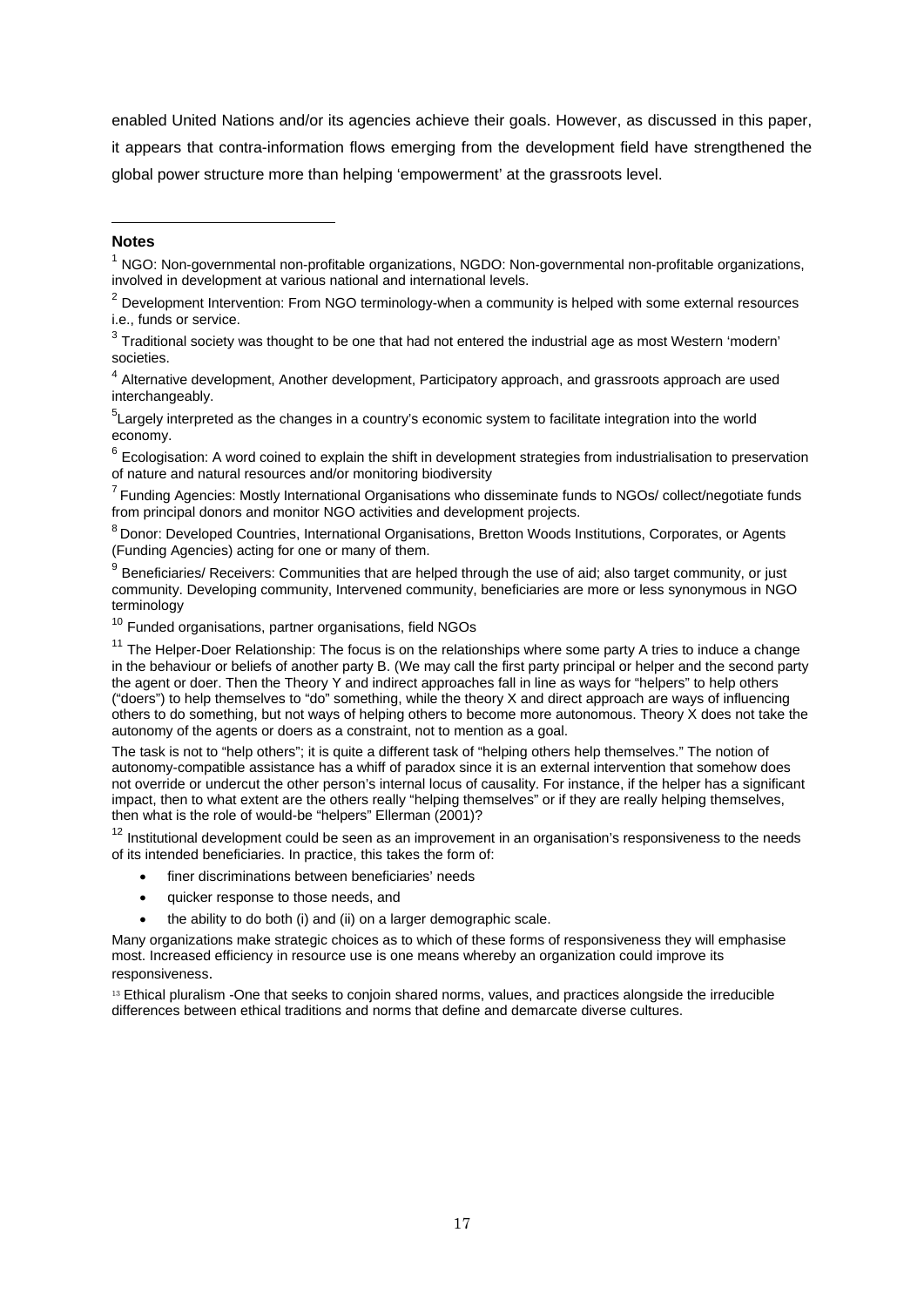## **References**

Abaza, M. (2001). Shopping Malls, Consumer Culture, and Reshaping of Public Sphere in Egypt, *Theory, Culture & Society, Vol.18 (5)*, 97-122.

Babe, R.E. (1995). Information Industries and Economic Analysis: Policy Makers Beware. In Herbert Schiller (Ed.). *Communication and the Transformation of Economics*, Oxford: Westview Press

Bates, B.J. (1988). Information as an Economic Good. In Vincent Mosco & Janet Wasko (Eds.).*The Political Economy of Information.* London: The University of Wisconsin Press.

Blair, J. P. & Carrol, M. (2009). Social Capital in the Local Economic Development. In James E Rowe (Ed.). *Theories of Local Economic Development –Linking Theory to Practice*. (pp. 265-281). UK: Ashgate Publishing Limited.

Borren, S. (2001). Development agencies: global or solo players. In Deborah Eade and Earnst Ligteringen (Eds.). *Debating Development. (pp. 171-188).* US*:* Oxfam.

Britz, J., Ocholla, D. N. & Onyancha, O. B. (2010). Can information ethics be conceptualised by using the core/periphery model, *Journal of Infometrics 4*, 492-502.

Britz, J. B. & Capurro, R. (2010). In search of a code of global information ethics: The road travelled and new horizons, *The International Journal of Communication Ethics, Vol 7, No. 2/3*, 28-36.

Carr, W. & Kemmis, S. (1986). *Becoming Critical. Education, Knowledge, and action research*. London and Philadelphia: Falmer Press.

Davies, R. (1997). Donor Information Demands and NGO Institutional Development, *Journal of International Development: Vol. 9, No. 4*, 613-620

Dosa, M. (1997). *Across All Borders—collected papers on International Information Flows and Applications*, London: Scarecrow Press.

Ellerman, D. (2001). McGregor's theory Y vs. Bentham's panopticism: Towards a critique of the economic theory of Agency, *Knowledge, Technology & Policy, Vol. 14 (1)*, 34-49.

Ess, C. (2009). Floridi's Philosophy of Information and Information Ethics: Current Perspectives, Future Directions, *The Information Society, Vol. 25*, 159-168.

Fowler, A. (1998). *Striking a Balance*. London: Earthscan Publications Limited.

Gerschenkron, A. (1962). *Economic Backwardness in Historical Perspective*. Cambridge, Mass: Harvard University Press.

Hardt, M & Negri, A. (2000). *Empire*. US: Harvard University Press.

Henderson, J. (2001). Dissonance or dialogue: changing relations with the corporate sector. In Deborah Eade and Earnst Ligteringen (Eds.). *Debating Development*. (pp. 118-125). US: Oxfam.

Heron, R. (2009), 'Globalisation' and 'Local Economic Development' in a Globalising World: Critical Reflections on the Theory-Practice Relation. In James E Rowe (Ed.) *Theories of Local Economic Development –Linking Theory to Practice*. (pp. 93-111). UK: Ashgate Publishing Limited.

Hettne, B. (1990). *Development Theory and the Three Worlds*. New York: Longman Scientific & Technical.

http:// www.un.org/esa/coordination/ngo/pdf/guidelines.pdf (Date of Access, 13-03-2008)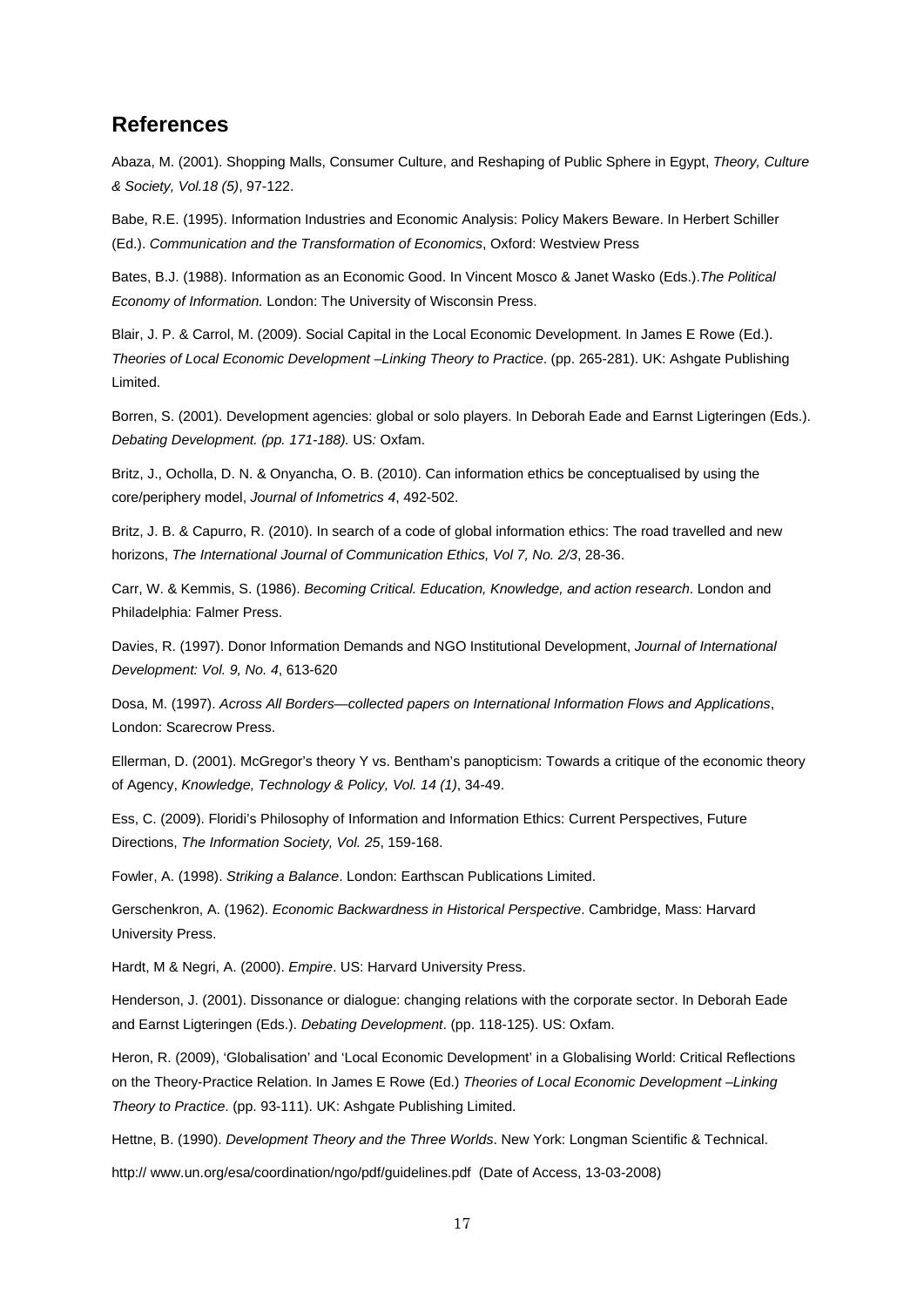http://www/un.org/partners/business/guide.htm ((Date of Access, 08-03-2008)

Leal, P.A. (2010). Participation: the ascendancy of a buzzword in the neo-liberal era, In Andrea Cornwall and Deborah Eade (Eds.). *Deconstructing Development Discourse.* (pp. 89-100) UK: Oxfam.

Murphy, B. (2001). International NGOs and the challenge of modernity. In Deborah Eade and Earnst Ligteringen (Eds.). *Debating Development*, (pp. 60-85). UK: Oxfam.

Mingers, J. & Walsham, G. (2010), Toward Ethical Information Systems: The Contribution of Discourse Ethics, *MIS Quarterly, Vol. 34 (4)*, 833-854.

Naqvi, M. (2004, July). Dictating participation: What choice do the targets of empowerment have? Paper presented at the Conference of the International Association for Media and Communication Research, Porto Alegre, Brazil.

Naqvi, M., & Papoutsaki, E. (2011, June). Communicating community re-organisation in India: Selective developmental interventions in perspective. Paper presented at Taking Stock of Media and Communication Studies: The Challenges and Opportunities of Globalisation, New Media and the Rise of Asia, 20th AMIC Annual Conference, Hyderabad.

Nerfin, M. (1977). *Another Development: Approaches and strategies* (Ed.). Uppsala: The Dag Hammarskjold Foundation.

Riddell, R.C. (2007). *Does Foreign Aid Really Work*? New York: Oxford University Press,.

Rostow, W.W. (1960). *The stages of Economic Growth*. UK: Cambridge University Press.

Schiller, D. (1988). How to Think about Information, In Vincent Mosco & Janet Wasko (Eds.). *The Political Economy of Information.* London: The University of Wisconsin Press.

Schiller, H.I. & Schiller A.R. (1988). Libraries, Public Access to Information, and Commerce, In Vincent Mosco & Janet Wasko (Eds.). *The Political Economy of Information*, London: The University of Wisconsin Press,

Seers, D. (1983). *The Political Economy of Nationalism*. New York: Oxford University Press.

White, H. (1999). Global Poverty Reduction: Are we heading in the right direction, *Journal of International Development, Vol 11*, 503-519.

Woolf, R.L. (1994). Agency Theory—a critical appraisal, Monograph submitted as part of course requirements for Advanced Financial Accounting Concepts, University of Waikato, New Zealand.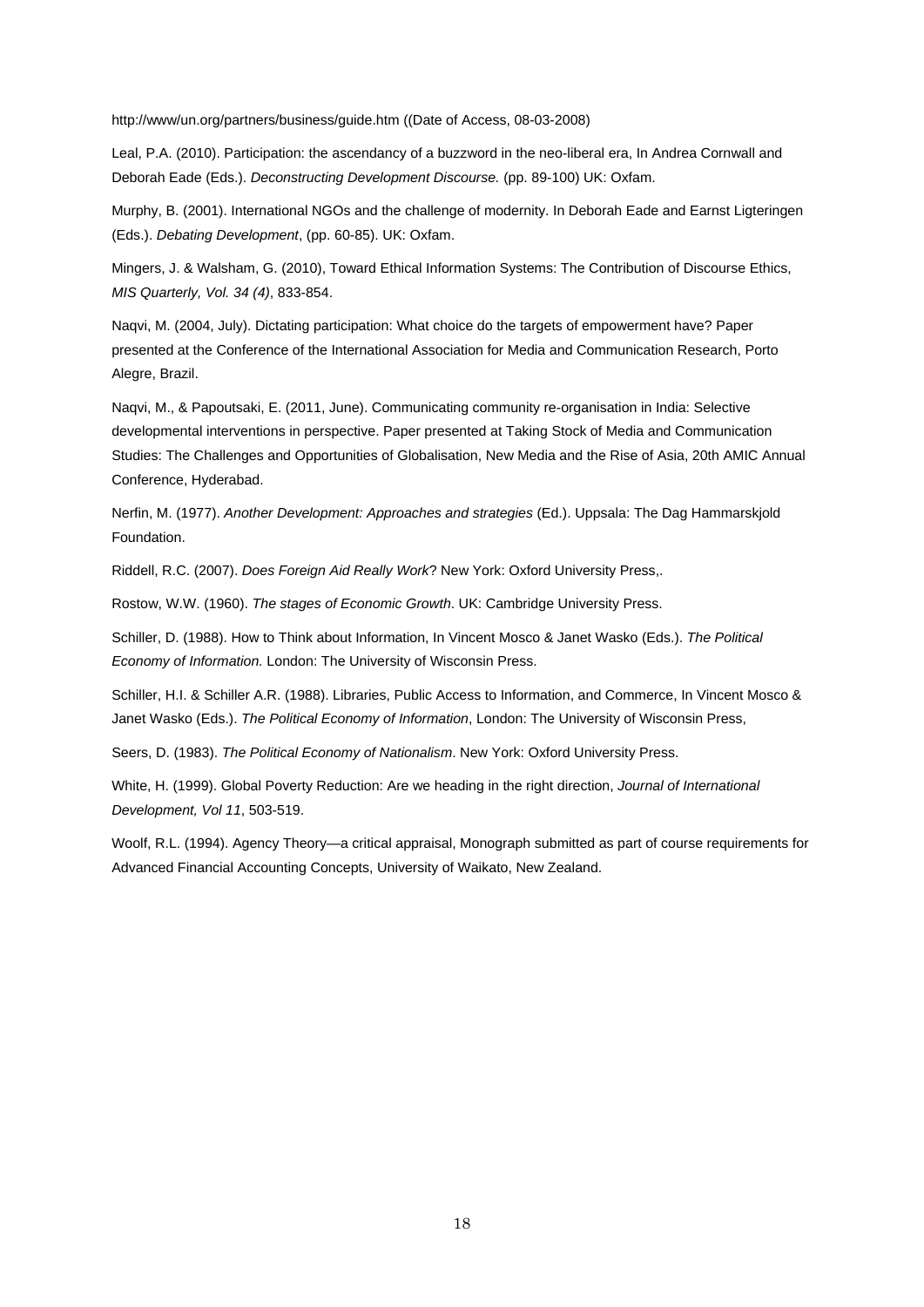*Reproduced here is an example of broad indicators based on which a field NGDO reports to a funding agency. This was sent to the author by the Head of the Organisation in response to research follow up questions by email. Organisation name has been substituted by 'XXXX':* 

The answer to query 3 [Broad reporting indicators of developmental activities] is a bit lengthy as it involves socio-economic, political and cultural aspects of the communities we are working with. I have tried here to give you the sector wise indicators, remember that these indicators have been drawn on the basis of the programmes XXXX is working, else, the indictors may vary according to the programme Components, Programme Size, Duration, Communities involved, Social, Political, Economic and Cultural fabric of the regions, Geography and Topography of the area, fiscal flow, and a lot more. For each type of funding, these are very specific and programme based indicators, if you give me another week to answer this query it would be justice with the whole issue. For the time being:

#### **Community Organization Indicators:**

#### **Village organization:**

- Total GVS membership (men/women),
- No. of GVS with a stable managing committee,
- Consistency in composition of the committee
- No. and frequency of GVS meetings,
- No. and frequency of Management Committee Meetings
- No. of GVS with systematic recording of meeting proceedings
- No. of GVS-MCs with systematic recording of meeting proceedings

### **GVS funds:**

- Amount mobilized as corpus fund,
- Members Savings,
- **Other Contributions**
- Utilization of GVS funds by type,
- investment of funds
- Repayment rates in case of loans,

#### **External Funds:**

- Amounts of funds mobilized under various government schemes by type,
- Amount of funds mobilized under various non-governmental / Panchayat interventions by type.

#### **Economic Programme [ Non-Farm and On Farm Sectors**]

|           | Extension programmes    |   | No. covered, No. adopted                                                                                     |
|-----------|-------------------------|---|--------------------------------------------------------------------------------------------------------------|
| $\bullet$ | Irrigation programme    |   | Additional area covered under irrigation                                                                     |
| ٠         | Land development        | ٠ | Area treated and improved, per acre<br>productivity, cropping pattern                                        |
| $\bullet$ | Seed Bank Development   |   | No. of Beneficiaries, Quantity stored,<br>Quantity Sold, Gross Income, Profit, Repayment Rate                |
|           | Livestock development   |   | Average income from livestock                                                                                |
| $\bullet$ | Marketing interventions |   | Quantity handled, Turnover, No. of<br>beneficiaries, Incremental price realization and incremental net gains |
|           | Plantation              |   | Survival rate, Utilization pattern                                                                           |
|           | Credit programme        |   | Coverage, Amount lent, Repayment rate,<br>Revolving fund status / Management                                 |